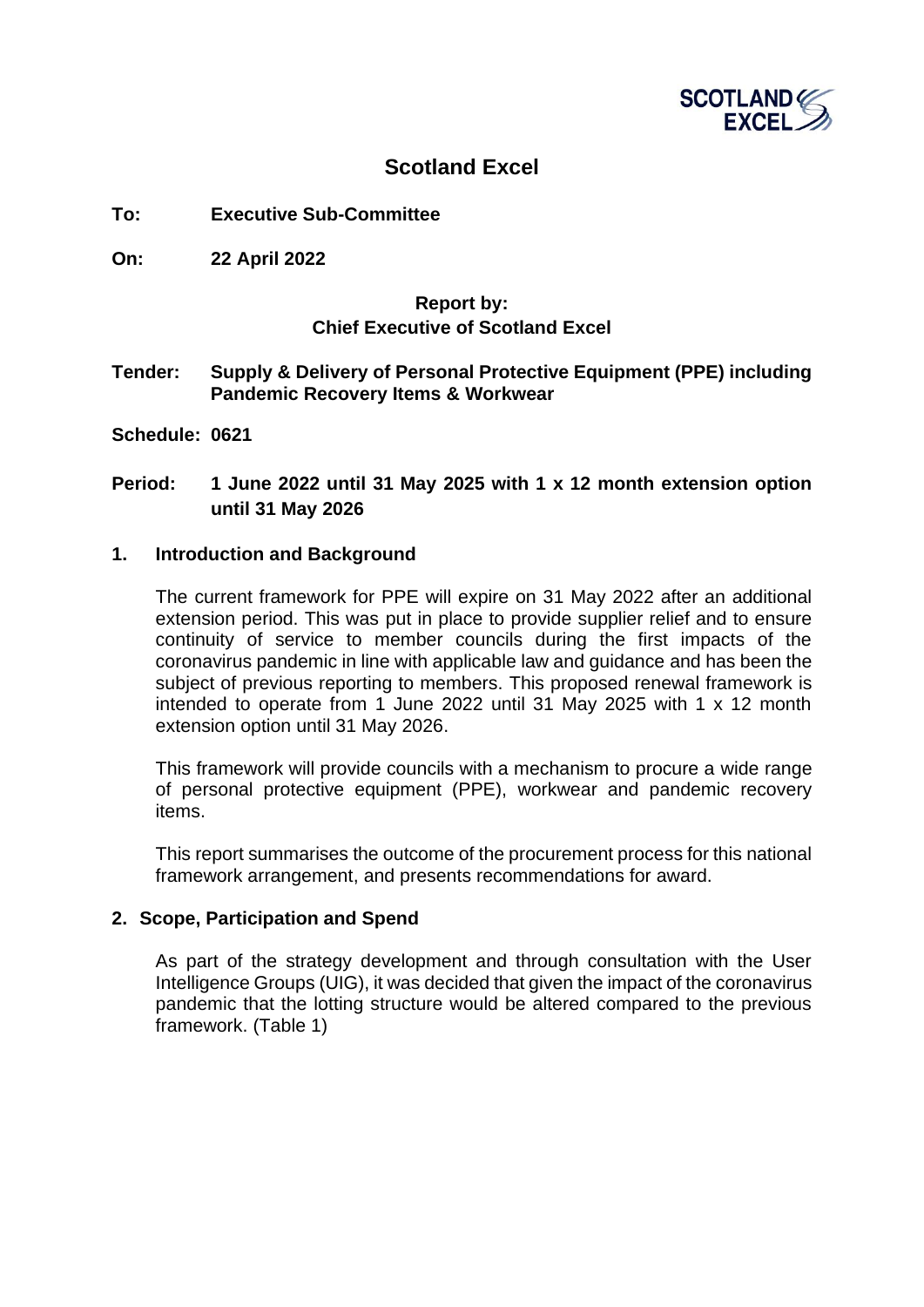# **Table 1: Lotting Structure**

| Lot No.        | <b>Lot Description</b>              |
|----------------|-------------------------------------|
| 1              | Ear, Eye and Head Protection        |
| $\mathfrak{p}$ | Safety Masks & Respirators          |
| 3              | Gloves                              |
| 4              | Hi Viz Wear and Protective Workwear |
| 5              | <b>Traditional Workwear</b>         |
| 6              | Footwear                            |
| 7              | Catering and Food Industry          |
| 8              | Pandemic Recovery Items             |
| q              | One Stop Shop                       |

Tenderers were able to bid for one, any or all lots. Each lot and each offer was evaluated on its own merit as discrete and independent tenders. Recommendations for award are made within each lot. Further information about the evaluation process applied to each lot is contained in section 3 of the report, below.

The framework was advertised to permit access by all 32 councils as well as Tayside contracts and all Associate Members. Also named within the contract notice were the NHS, Scottish Prison Service, Police Scotland, Scottish Ambulance Service, Advanced Procurement for Universities and Colleges (APUC Ltd). All 32 councils and Tayside Contracts have confirmed their intention to participate in this framework.

Historical spend data suggests a forecast framework spend of circa £10 million per annum, and this framework was advertised with a value of up to £15 million per annum. This is to account for increased participation from councils as well as any other permitted bodies. It will also take into consideration:

- The inclusion of workwear into the framework
- A pandemic recovery items lot

## **3. Procurement Process**

(a) Preliminary Market Consultation

A Prior Information Notice (PIN) was published on 4<sup>th</sup> March 2021 relative to a preliminary market consultation exercise in accordance with Regulation 41 of the Public Contracts (Scotland) Regulations 2015. This resulted in expressions of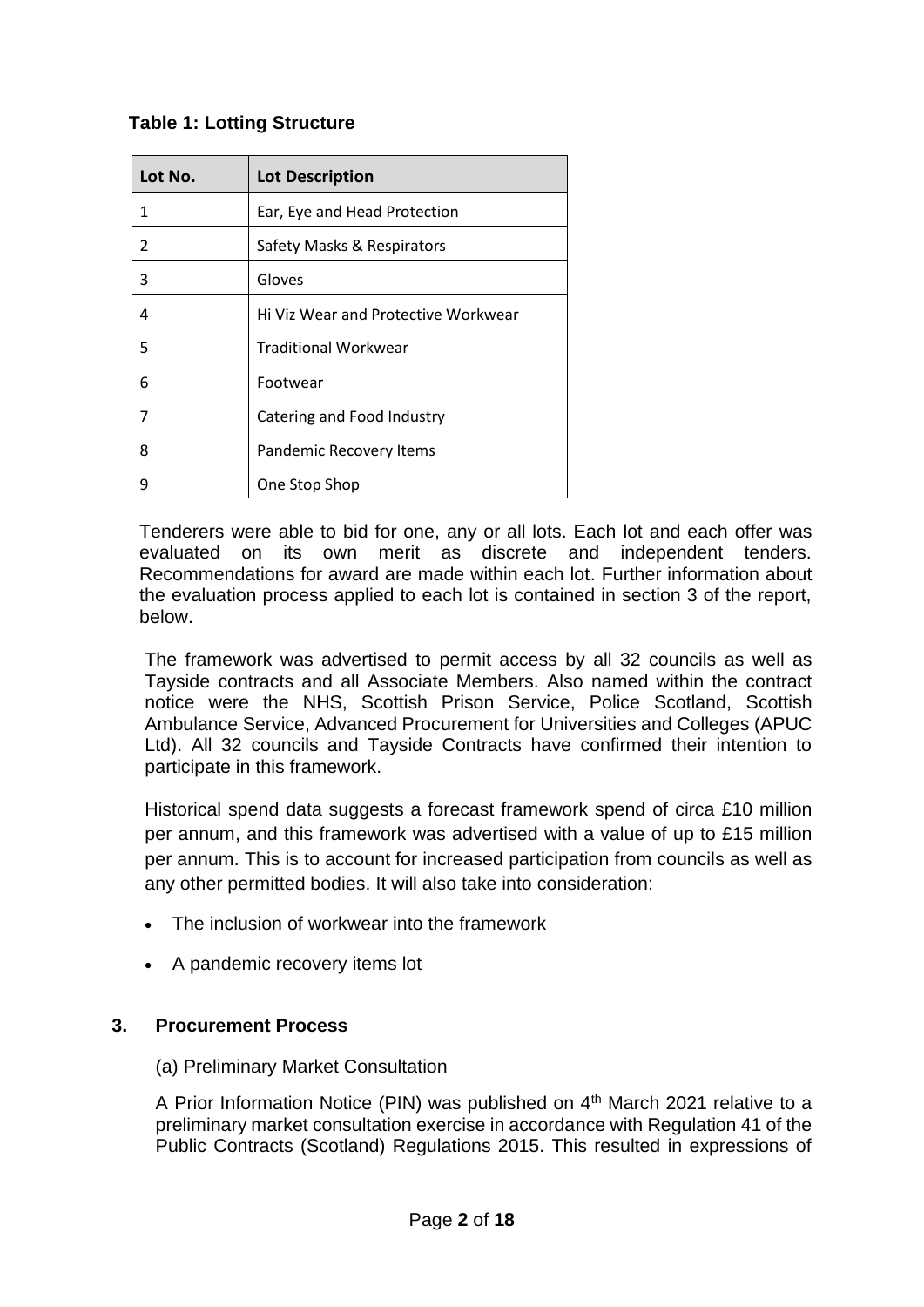interest from 366 companies which led to 35 PIN meetings being held over four days.

The meetings covered a variety of subjects which included:

- an insight into the current demographic of the PPE marketplace due to the impact of COVID;
- innovation and product development;
- manufacturing capability;
- supported businesses;
- the development/engagement of SMEs;
- new PPE regulations;
- timescales;
- community benefits;
- workforce matters, and
- matters related to the UK's withdrawal from the EU.

A prominent outcome from these meetings was the suppliers' clear enthusiasm to work with and supply the councils via this framework.

Additionally, suppliers were given the option of completing an online survey. The survey was included in the PIN and the link was also sent out to interested suppliers, 133 responses were received. PIN survey feedback centered around the current challenges in the marketplace and potential approaches to ensure that the framework met the needs of the users and also the marketplace both currently and moving forward.

(b) Tender

Scotland Excel has taken consideration of the current situation relative to the Coronavirus pandemic when planning and proceeding with this tender. Balancing the situation with the need to provide a route to market for Councils to obtain a range of PPE, pandemic recovery items and workwear, Scotland Excel has determined to proceed with the tender exercise and award recommendations contained in this report to establish the framework for the Supply & Delivery of Personal Protective Equipment (PPE) including Pandemic Recovery Items & Workwear. Scotland Excel will continue to carefully monitor the situation throughout the mobilisation and award of the framework.

At the outset of the tender process, the User Intelligence Group (UIG), consisting of procurement and technical representatives from participating councils, endorsed the procurement strategy. A working group of technical representatives from the councils reviewed the specifications and the technical criteria to be adopted during the tender process.

The procurement exercise followed an open tender procedure to encourage maximum competition and participation. All bidders were evaluated against the advertised selection criteria using the Single Procurement Document (SPD), and the stated award criteria of:

o Technical 40%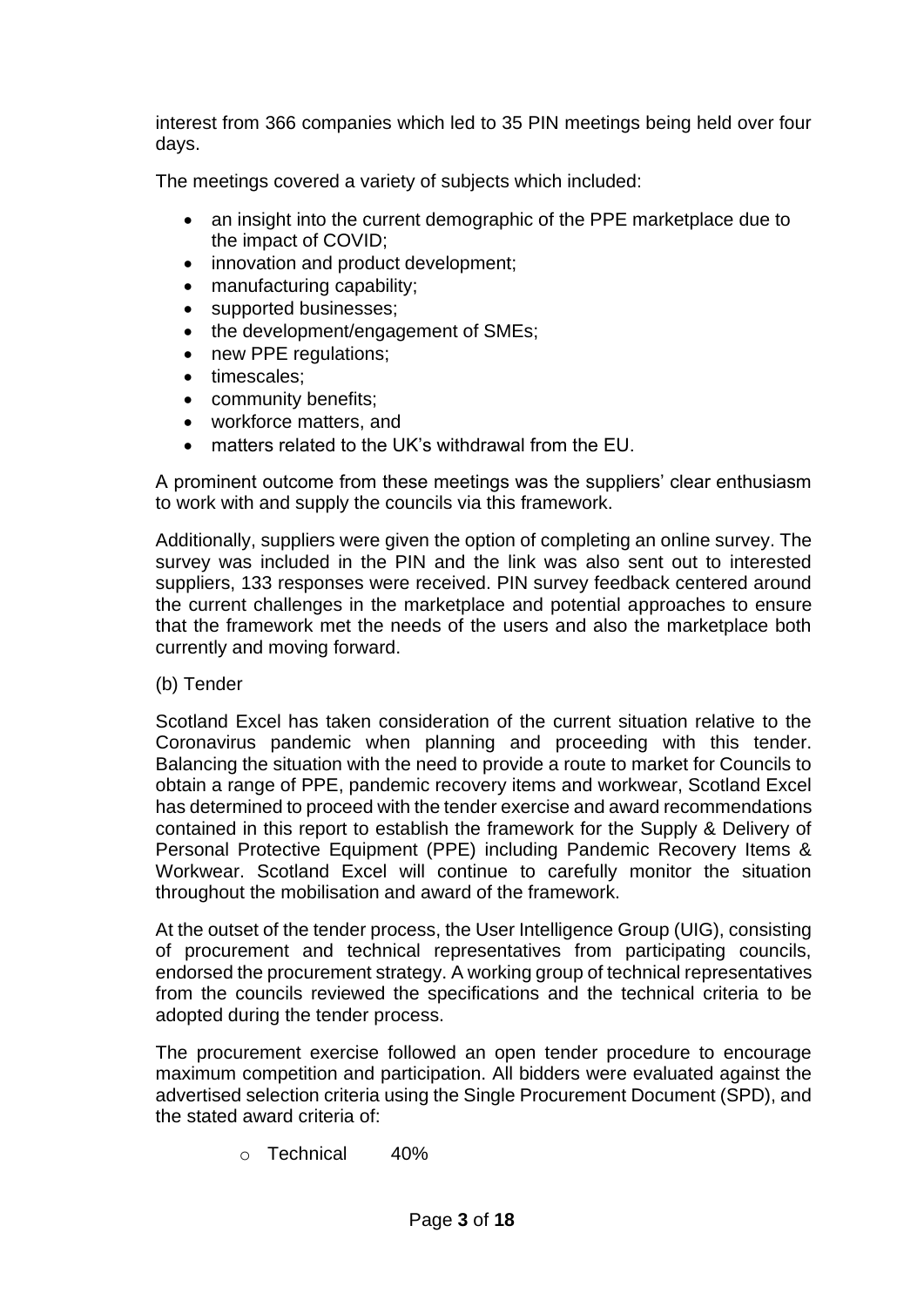# o Commercial 60%

Within the technical section, bidders were required to evidence their knowledge and experience by responding to a series of technical areas which are detailed in table 2.

| <b>Questions - Technical Section</b>    | <b>Points</b>    |
|-----------------------------------------|------------------|
| <b>All LOTS</b>                         | <b>Available</b> |
| Service, Delivery & Contract            | 8                |
| Management                              |                  |
| Sustainability                          | 12               |
| <b>Transport and Delivery Logistics</b> | 6                |
| <b>Environmental Practices</b>          | 6                |
| Supply Chain Innovation and Added       | 3                |
| Value                                   |                  |
| <b>Fair Work First</b>                  | 3                |
| <b>Community Benefits</b>               | $\mathfrak z$    |
| <b>Overall Score</b>                    |                  |

# **Table 2: Technical Scoring**

The commercial section of the tender was worth 60 points.

Lots 1 through 7 were evaluated on a basket of goods approach with each bidder required to meet a minimum threshold of items in order to return a compliant tender bid.

Lot 8 has a particular focus on selected pandemic recovery items and was evaluated on a line by line item basis. This enabled us to maximise the participation of suppliers who could offer individual or more specialist items as well as maximising the number of suppliers/manufacturers that would be able to submit offers. This in turn would provide a compliant route to an increased supply base for members, should there be a further pandemic/crisis during the period of this framework.

Lot 9 (One Stop Shop) is intended to be a "one-stop-shop" for councils that wish to consolidate their spend.

Only those Tenderers who meet the following requirements are eligible to be awarded a place on Lot 9 (One Stop Shop):

Tenderers have submitted a successful compliant bid for all lots listed below:

- Lot 1 Ear, Eye and Head Protection;
- Lot 2 Safety Masks & Respirators;
- Lot 3 Gloves;
- Lot 4 –Hi Viz Wear and Protective Workwear ;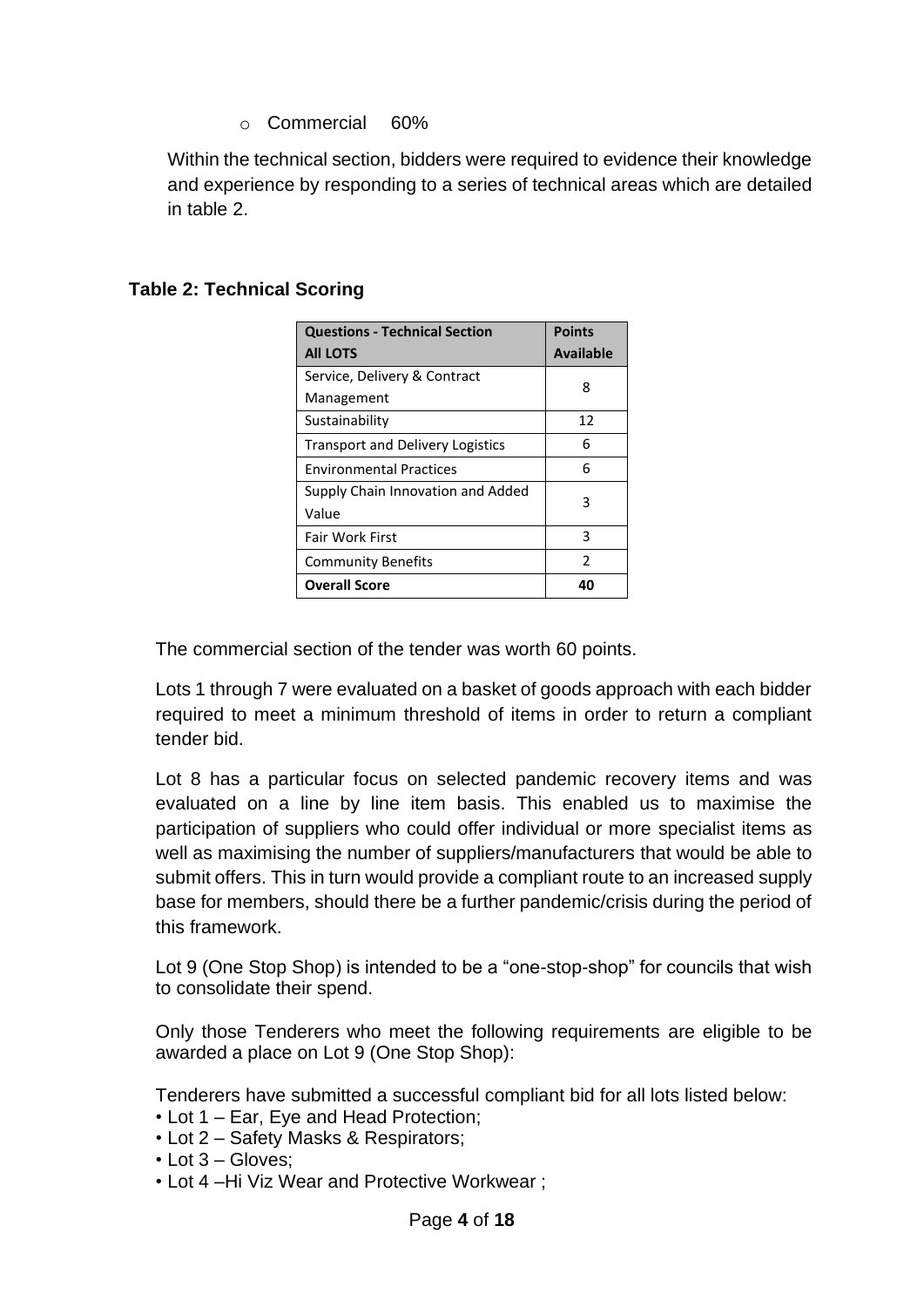- Lot 5 Traditional Workwear;
- Lot 6 Footwear; and
- Lot 7 Catering and Food Industry

### **4. Report on Offers Received**

Offers were received from 46 tenderers, a summary of which is provided in Appendix 1 (List of Tenderers).

All respondents passed the first stage qualification/selection assessment. However, one bidder was non-compliant having failed to meet minimum percentage basket of goods relative to the lot for which they wish to tender. The bidder has been advised accordingly. A further 6 bidders had elements of noncompliance for particular lots and, similarly, have been advised of this. Where appropriate, they may have been recommended for appointment on other lots for which they submitted compliant offers.

Based on the criteria and scoring methodology set out in the tender documents, a full evaluation of the offers received was carried out. Appendix 2 outlines the scoring achieved by each bidder or (in the case of lot 9) the placing achieved.

### **5. Recommendations**

Based on the evaluation undertaken, and in line with the advertised criteria and weightings summarised above, it is recommended that a multi-supplier framework arrangement is awarded to 44 suppliers across the nine lots as outlined in Appendix 2.

The recommended suppliers provide the choice, scope and range of products required by councils as well as representing best value. These suppliers also represent a mix of micro, small, medium and large organisations, with 35 of the recommended suppliers classified as SMEs, one of which is also a supported business.

The Executive Sub Committee is accordingly requested to approve the recommendation to award this framework to the suppliers detailed within Appendix 2 (Scoring and Recommendations)

### **6. Benefits**

#### **Savings**

Scotland Excel has not conducted a benchmarking exercise on this tender due to the entirely different lotting structure for this new approach compared to the previous frameworks and also taking into consideration that buying patterns and costings have been so fluid over the past 2 years, the likelihood of any such evaluation would be flawed. The massive increase on pricing during the height of the COVID pandemic compared to now would result in unrealistic figures being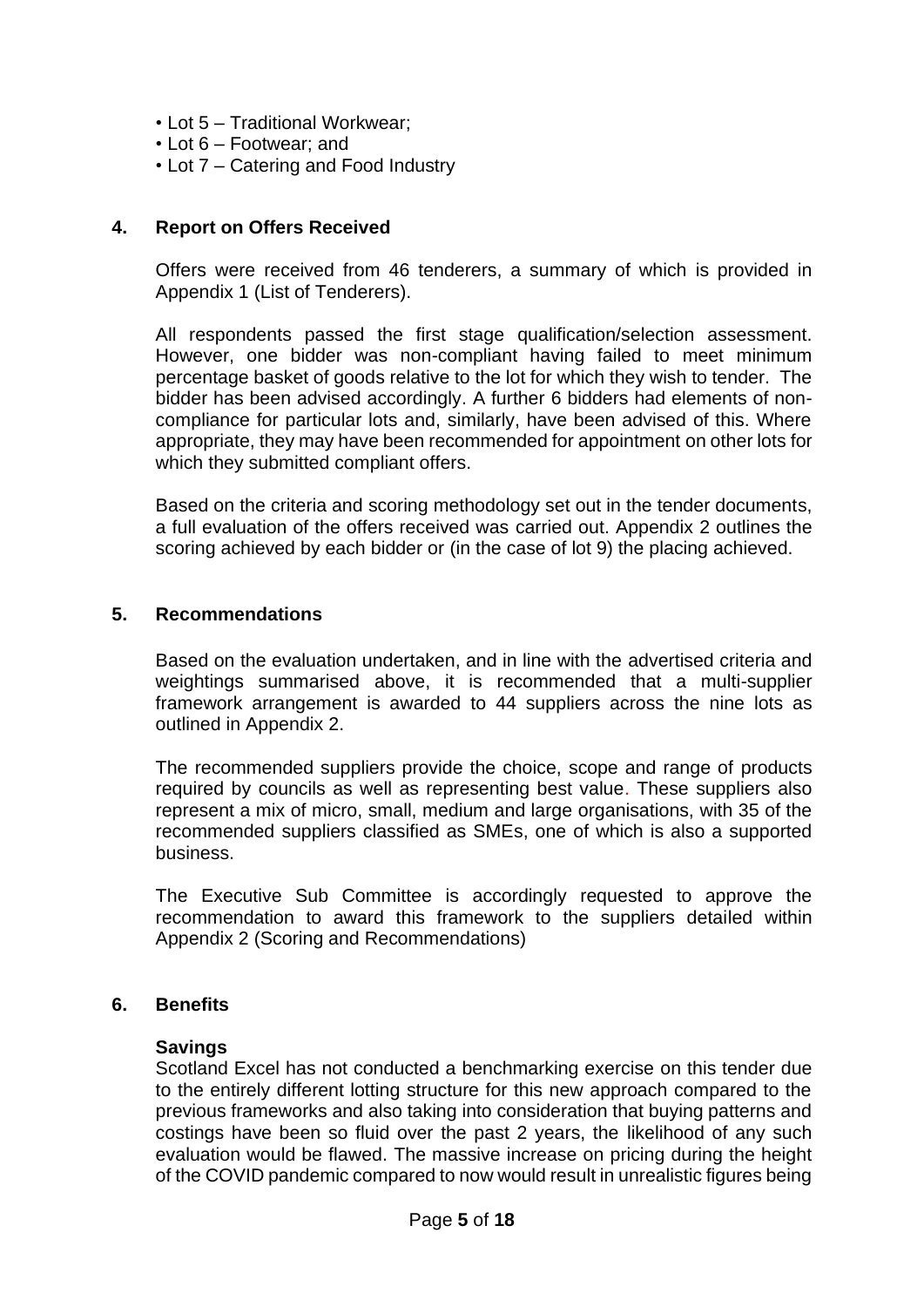returned. Scotland Excel could potentially carry out a best price v average price for each lot but again this would not specifically address any potential saving or on cost.

### **Price Stability**

Price Stability was not scored for this tender due to ongoing market uncertainty at the time of tendering. However, a 12 month price stability clause was included.

Subsequent pricing will then be held for a 12 month period with any price variance request within these windows being considered in accordance with the defined Scotland Excel process. All requests will be evaluated against market indices, pricing, fuel and packaging costs.

### **Rebate**

A rebate of 0.3% payable to Scotland Excel and 0.7% payable to councils will be applied to framework spend above £300,000 (excluding the initial £300,000) and will be calculated based upon all framework spend with the supplier reported through management information returns.

### **Sustainable Procurement Benefits**

Within the technical section of the tender, Scotland Excel included a number of sustainability related method statements, including :

- Reduction of single use plastics
- Take-Back Policy (Re-use)
- Products Sourced (Ethically, Sustainability and Environmental)
- Environmental Practices

Responses received highlight various approaches to reducing single use plastics in packaging, carbon offsetting and tracking, switching to electric vehicles as and when possible and the taking back of worn and used PPE to be recycled and used in the manufacture of new items.

Scotland Excel will continue to monitor any changes in legislation that may affect the framework during its lifetime and will work with successful suppliers and councils to implement these.

### **Community Benefits**

Suppliers were asked to commit to the delivery of community benefit initiatives, against pre-agreed spend thresholds outlined within the community benefits method statement. These aim to be reflective of the National Indicators outlined within the Scottish Government's National Performance framework, and their underlying vision and goals. Councils will accrue 'community benefit points' based on their level of spend with a supplier. These 'points' correlate to a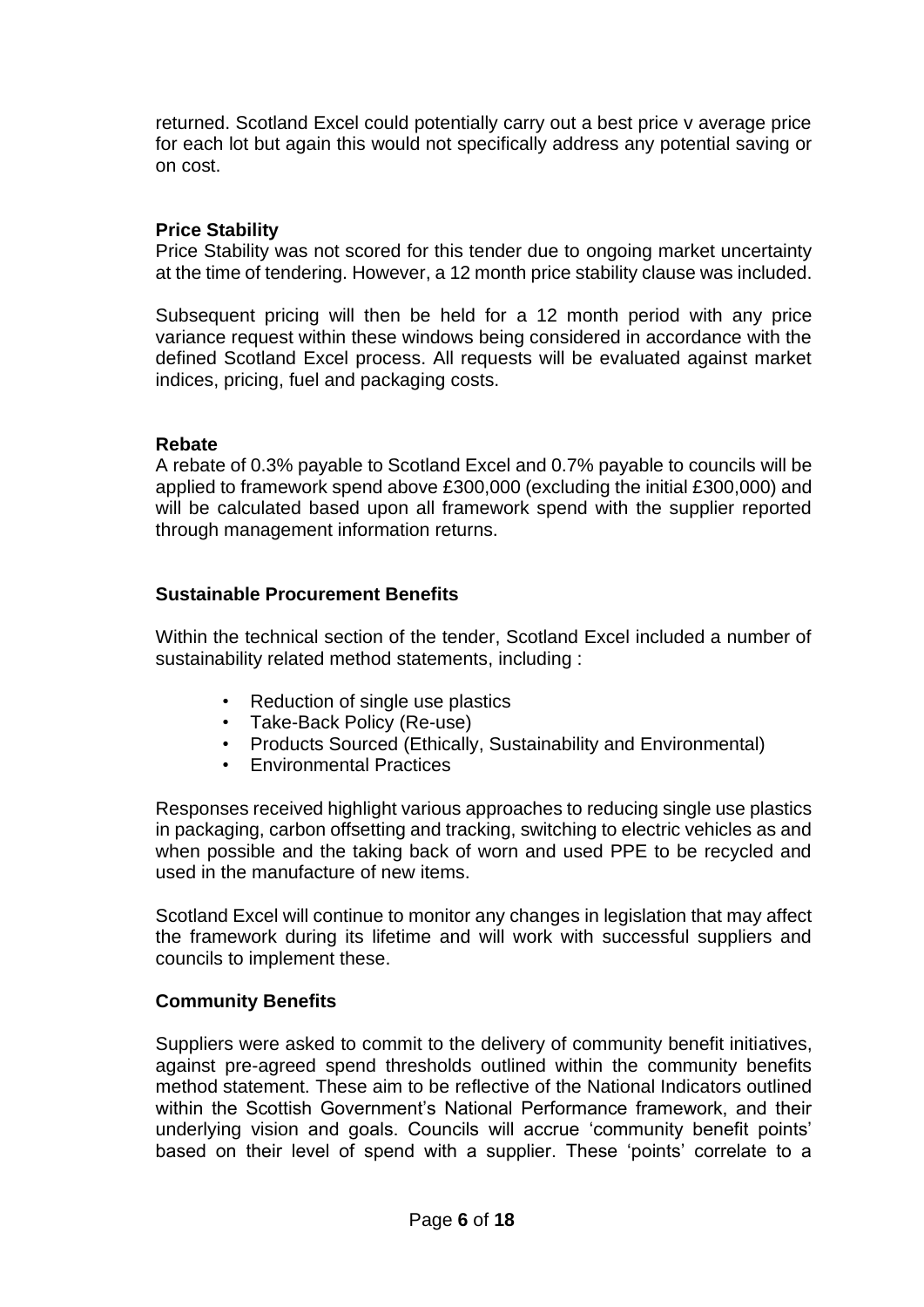negotiable benefit that the council can elect to receive at any given point throughout the lifetime of the framework.

Of the 44 recommended suppliers, 40 have committed to delivering these benefits.

Within the community benefit tender documentation, suppliers were given a list of indicative community benefits that could be agreed with councils. Examples of these are:

- Fundraising event for external charities / initiatives within the council
- Work placements to school students from councils
- Support local food banks and community pantry initiatives
- Support holiday hunger programmes
- Sponsorship of sports team or community event within the council to the value of £500
- Recruit a modern (or other approved) apprentice from within the council
- Recruit one person from with the council area

Scotland Excel will monitor delivery of these commitments during the lifetime of the framework and this will also be reported through ongoing contract management returns. Results reported on community benefits will be disseminated to councils on a 6 monthly period basis.

## **Fair Work First including Real Living Wage**

Scotland Excel recognises the importance of fair work practices in the delivery of effective public services. Within the technical section of the tender, one of the method statements assessed bidders on areas such as how they will commit to fair work practices. These include payment of the Real Living Wage, a fair pay policy, improving wider diversity of staff and avoiding exploitative employment practices, such as no inappropriate use of zero hours contracts.

Within the technical section of the tender, bidders were assessed on their approach to fair work practices and payment of the Real Living Wage to their workforce. Of the recommended bidders 40 are paying the Real Living Wage, with 14 accredited, and a further 10 being either in the processes of achieving accreditation or working towards accreditation as detailed in Appendix 4 - List of Recommended Service Providers with Living Wage Status).

Scotland Excel will continue to monitor fair work practices, including further uptake by suppliers committing to paying staff the real Living Wage, through contract and supplier management activity.

### **7. Contract Mobilisation and Management**

As part of the mobilisation process, all suppliers will be invited to a contract mobilisation meeting to outline the operation of the framework. This will include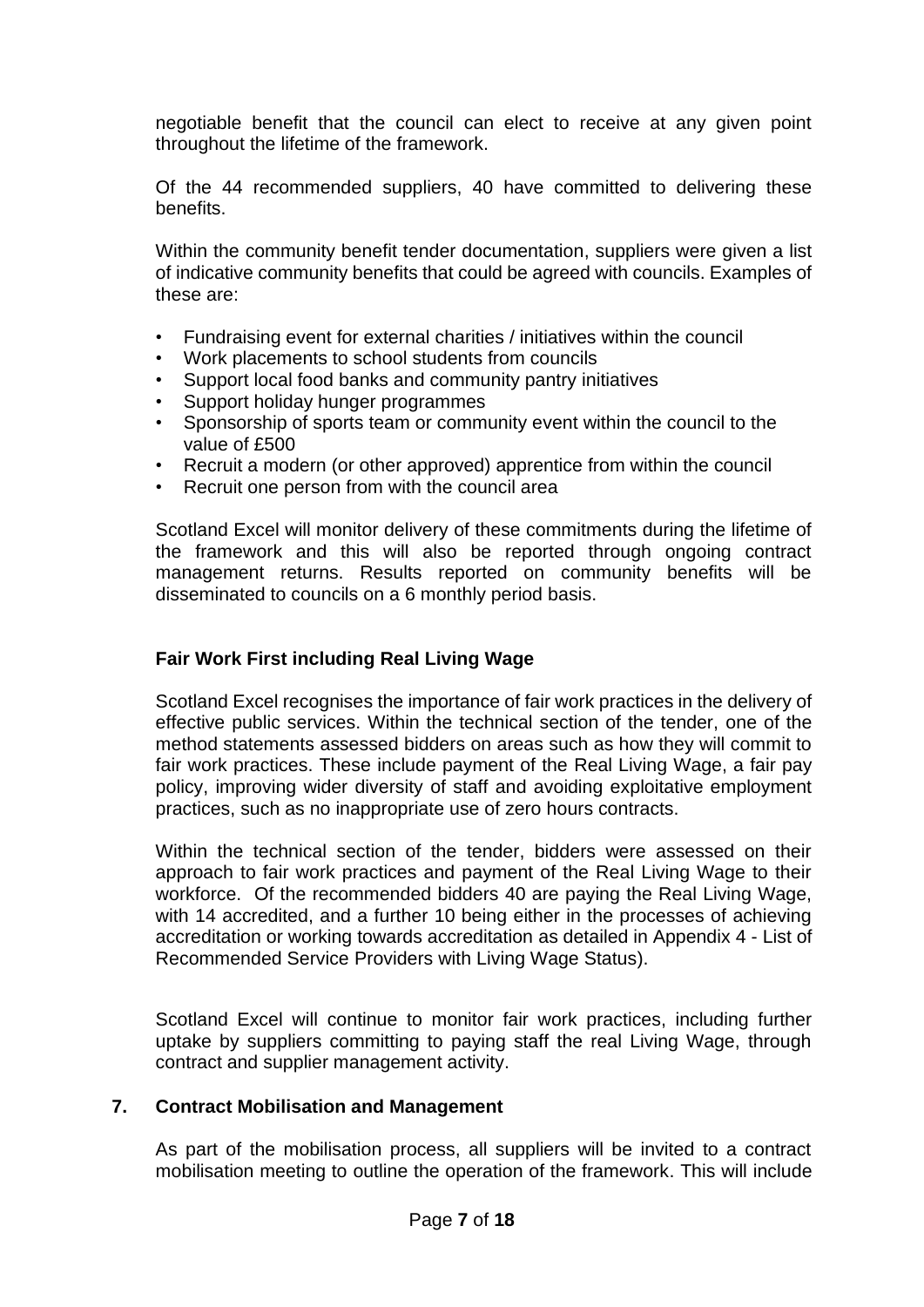roles and responsibilities, management information requirements and community benefits reporting. Suppliers and participating councils will be issued with a mobilisation pack containing all required details which will enable them to utilise the framework.

In accordance with Scotland Excel's established contract and supplier management programme, this framework had originally been classified as a category B framework. However, given the complexity around this area currently along with the increased number of awarded suppliers it has been decided that it should be re-classified to a category A framework. As such, a contract management plan is to be developed and agreed with CSG, whilst monitoring management information and community benefits associated with this framework. A summary of contract and supplier management classifications can be found in Appendix 4.

Supplier performance will be monitored by the contract supplier management process where surveys will be issued to councils for feedback on elements of the framework such as quality and service. This feedback will form the basis of contract management meetings with suppliers, who will be able to review the feedback and if required initiate an improvement programme.

Meetings and engagement undertaken with suppliers will adhere to all applicable health and safety guidelines.

### **8. Summary**

This is the fourth generation framework for the Supply & Delivery of Personal Protective Equipment (PPE) including Pandemic Recovery Items & Workwear and aims to maximise collaboration, consolidate demand and deliver best value.

The Executive Sub Committee is requested to approve the recommendation detailed in Section 5 (Recommendations) of the report, to award this framework to the suppliers detailed within Appendix 2 (Scoring and Recommendations).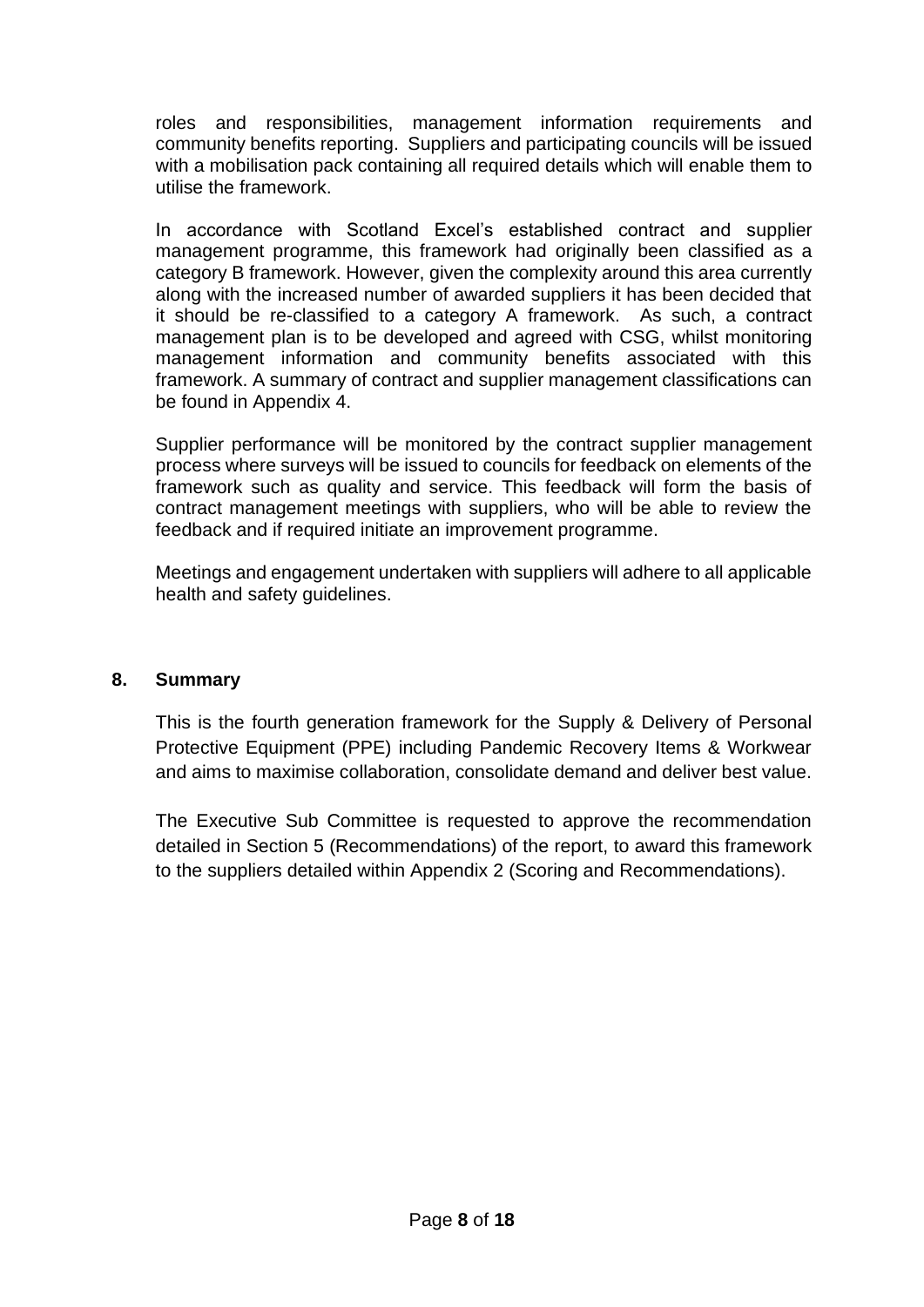| <b>Name of Tenderers</b>                        | <b>SME Status</b> | Location        | <b>Lots Tendered</b>      | <b>Lots Awarded</b>        |
|-------------------------------------------------|-------------------|-----------------|---------------------------|----------------------------|
| <b>Arco Limited</b>                             | Large             | Hull            | 1, 2, 3, 4, 5, 6, 7, & 8  | 1, 2, 3, 4, 5, 6, 7, 8 & 9 |
| Aspire Industrial Services Limited              | Small             | Glasgow         | 1, 2, 3, 4, 5, 6, 7, & 8  | 1, 2, 3, 4, 5, 6, 7, 8 & 9 |
| <b>B.C.B. INTERNATIONAL LIMITED</b>             | Medium            | Cardiff         | 8                         | 8                          |
| BACA Workwear & Safety Ltd                      | Medium            | Northampton     | 5&6                       | 5&6                        |
| <b>BGS UK 2019 Ltd</b>                          | Small             | Northampton     | 8                         | 8                          |
| BLUETREE DESIGN AND PRINT LIMITED               | Large             | Rotherham       | 2 & 8                     | 8                          |
| Bunzl UK Limited T/A Bunzl Greenham             | Large             | Glasgow         | 1, 2, 3, 4, 5, 6, 7, & 8  | 1, 2, 3, 4, 5, 6, 7, 8 & 9 |
| Cleaning & Wiping Supplies Ltd.                 | Small             | East Kilbride   | 1, 2, 3, 4, 5, 6, 7, & 8  | 1, 2, 3, 4, 5, 6, 7, 8 & 9 |
| <b>Corston Sinclair Limited</b>                 | Small             | East Kilbride   | 1, 2, 3, 4, 5, 6, 7, & 8  | 1, 2, 3, 4, 5, 6, 7, 8 & 9 |
| <b>CREATIVE ACTIVITY GROUP LIMITED</b>          | Small             | Londonderry     | 8                         | 8                          |
| D.R. Caswell Limited                            | Medium            | Middlesborough  | 1, 2, 3, 4, 5, 6, 7, & 8  | 1, 2, 3, 4, 5, 6, 7, 8 & 9 |
| Don & Low Limited                               | Large             | Forfar          | $\overline{2}$            |                            |
| Enviroclean Global Ltd                          | Small             | <b>Stirling</b> | 2, 3 & 8 & 8              | 2, 3 & 8 & 8               |
| <b>Eumar Technology Limited</b>                 | Small             | Hereford        | 8                         | 8                          |
| Future Garments Limited T/A Eurox               | Medium            | Smethwick       | 1, 2, 3, 4, 5, 6, 7, & 8  | 1, 2, 3, 4, 5, 6, 7, 8 & 9 |
| GIBB & BEVERIDGE (ENGINEERING AGENCIES) LIMITED | Small             | Fife            | 1, 2, 3, 4, 5, 6, 7, & 8  | 1, 2, 3, 4, 5, 6, 7, 8 & 9 |
| Global Health & Safety Ltd                      | Small             | London          | 8                         |                            |
| GMC Corsehill Ltd.                              | Small             | Irvine          | 1, 2, 3, 4, 5, 6, 7, 8, 8 | 1, 2, 3, 4, 5, 6, 7, 8 & 9 |
| Healthy Bean Ltd                                | Micro             | London          | 1, 2, 3, 4, 5, 6, 7, & 8  | 1, 2, 3, 4, 5, 6, 7, 8 & 9 |
| Ilasco Limited                                  | Medium            | Glenrothes      | 4 & 5                     | 4 & 5                      |
| James Boylan Safety (NI) Ltd T/A JBS Group      | Medium            | Derry           | 1, 2, 3, 4, 5 & 6         | 1, 2, 3, 4, 5 & 6          |
| JW Brown Industrial Services, A Partnership     | Micro             | Irvine          | 1, 2, 3, 4, 5, 6, 7, & 8  | 1, 2, 3, 4, 5, 6, 7, 8 & 9 |
| Lion Safety Limited                             | Small             | <b>Stirling</b> | 1, 2, 3, 4, 5, 6, 7, & 8  | 2, 3, 4, 5, 6, 7, 8        |
| Lyreco UK Limited                               | Large             | Telford         | 1, 2, 3, 4, 5, 6, 7, & 8  | 1, 2, 3, 4, 5, 6, 7, 8 & 9 |
| Mi Hub Limited Trading as Alexandra             | Large             | <b>Bristol</b>  | 5 & 7                     | 5 & 7                      |
| Morna Laird Ltd T/A McKinlay Workwear Supplies  | Micro             | Hamilton        | 1, 2, 3, 4, 5, 6, 7, 8    | 1, 2, 3, 4, 5, 6, 7, 8 & 9 |
| Novum MedTech Limited                           | Micro             | Birmingham      | 2&3                       |                            |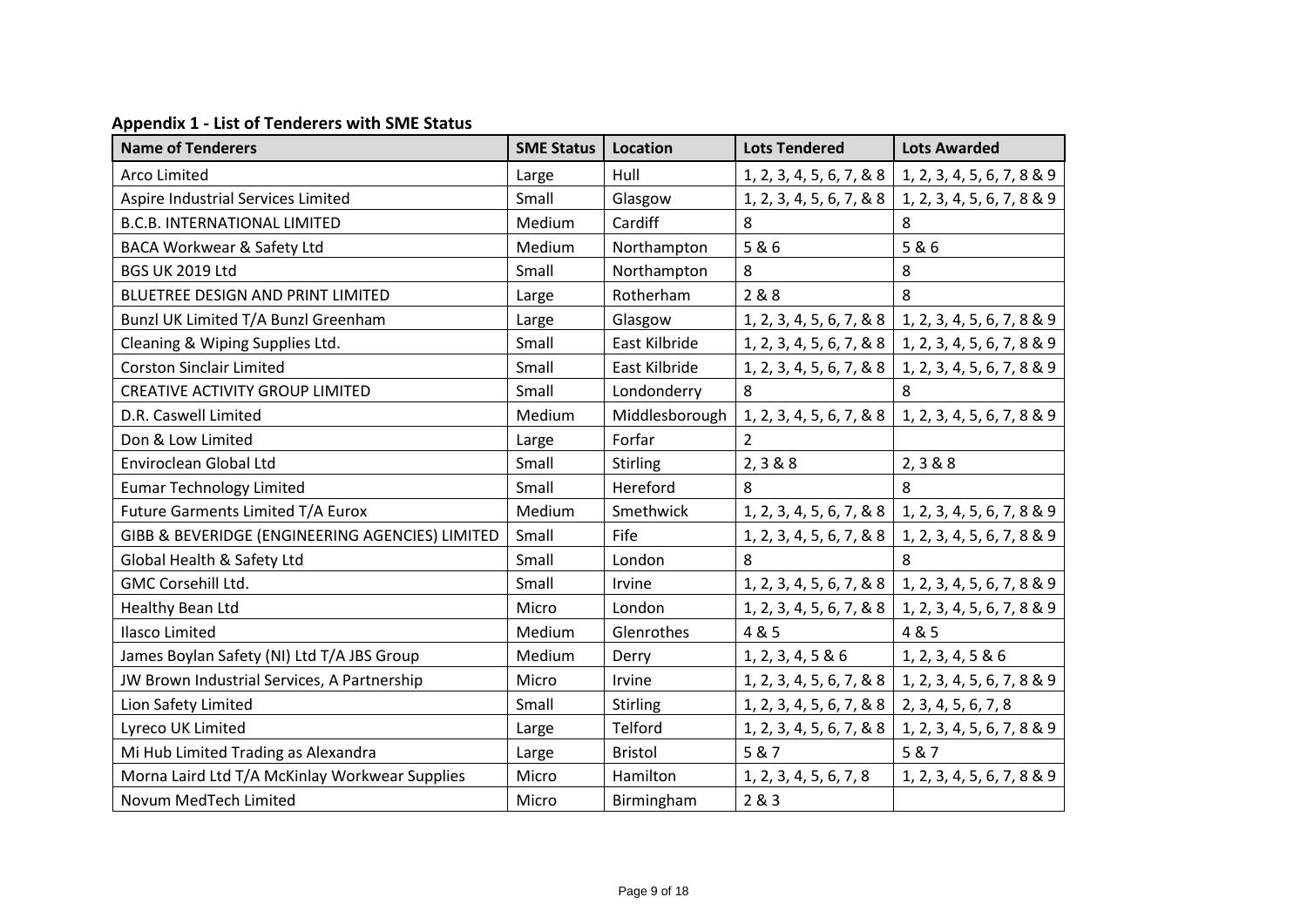| <b>Nuline Limited</b>                | Small  | East Ayrshire   | 8                        | 8                          |
|--------------------------------------|--------|-----------------|--------------------------|----------------------------|
| P.F. Cusack (Tools Supplies) Limited | Medium | Glasgow         | 1, 2, 3, 4, 5 & 6        | 1, 2, 3, 4, 5 & 6          |
| PFG BRAND ATTRACTION EUROPE LIMITED  | Small  | <b>Dublin</b>   | 1, 2, 3, 4, 5, 6, 7, & 8 | 1, 2, 3, 4, 5, 7 & 8       |
| <b>PLS Medical Limited</b>           | Micro  | <b>Peebles</b>  | 3, 6 & 8 & 8             | 3, 6 & 8                   |
| Polypak Plastene Limited             | Micro  | Haddington      | $\overline{3}$           | 3                          |
| Protective Wear Supplies Ltd         | Small  | Plymouth        | 1, 2, 3, 4, 5, 6, 7, & 8 | 1, 2, 3, 4, 5, 6, 7, 8 & 9 |
| <b>Reliance Medical Ltd</b>          | Medium | Stoke-On-Trent  | 3&8                      | 3 & 8                      |
| <b>Rexel UK Limited</b>              | Large  | Birmingham      | 1, 2, 3 & 6              | 1, 2, 3 & 6                |
| <b>RS Components Limited</b>         | Large  | Corby           | 1, 2, 3, 4, 5, 6, 7, & 8 | 1, 2, 3, 4, 5, 6, 7, 8 & 9 |
| Solar Medical & Chemical Limited     | Micro  | Avondale Way    | 2 & 8                    | 8                          |
| <b>Stax Trade Centres Limited</b>    | Small  | Manchester      | 1, 2, 3, 4, 5, 6, 7, & 8 | 1, 2, 3, 4, 5, 6, 7, 8 & 9 |
| <b>Stiven Limited</b>                | Micro  | <b>DUNDEE</b>   | 1, 2, 3, 4, 5, 6, 7, & 8 | 1, 2, 3, 4, 5, 6, 7, 8 & 9 |
| Streamline Corporate Limited         | Small  | Edinburgh       | 1, 2, 3, 4, 5, 6 & 8     | 1, 2, 3, 4, 5, 6 & 8       |
| <b>Sunbelt Rentals Limited</b>       | Large  | Warrington      | 1, 2, 3, 4, 5, 6 & 8     | 1, 2, 3, 4, 5, 6 & 8       |
| T.R. Bonnyman, Son & Company Limited | Small  | <b>Beith</b>    | 1, 2 & 8 & 8             | 8                          |
| The Guthrie Group Limited            | Small  | Livingston      | 1, 2, 3, 4, 5, 6, 7, & 8 | 1, 2, 3, 4, 5, 6, 7, 8 & 9 |
| Thomas Graham & Sons Limited         | Medium | <b>EGREMONT</b> | 1, 2, 3, 4, 5, 6, 7, & 8 | 1, 2, 3, 4, 5, 6, 7, 8 & 9 |
| Unico Limited                        | Medium | Falkirk         | 1, 2, 3, 4, 5, 6, 7, & 8 | 1, 2, 3, 4, 5, 6, 7, 8 & 9 |
| Valmy SAS Ltd                        | Medium | luton           | 2 & 8                    | 8                          |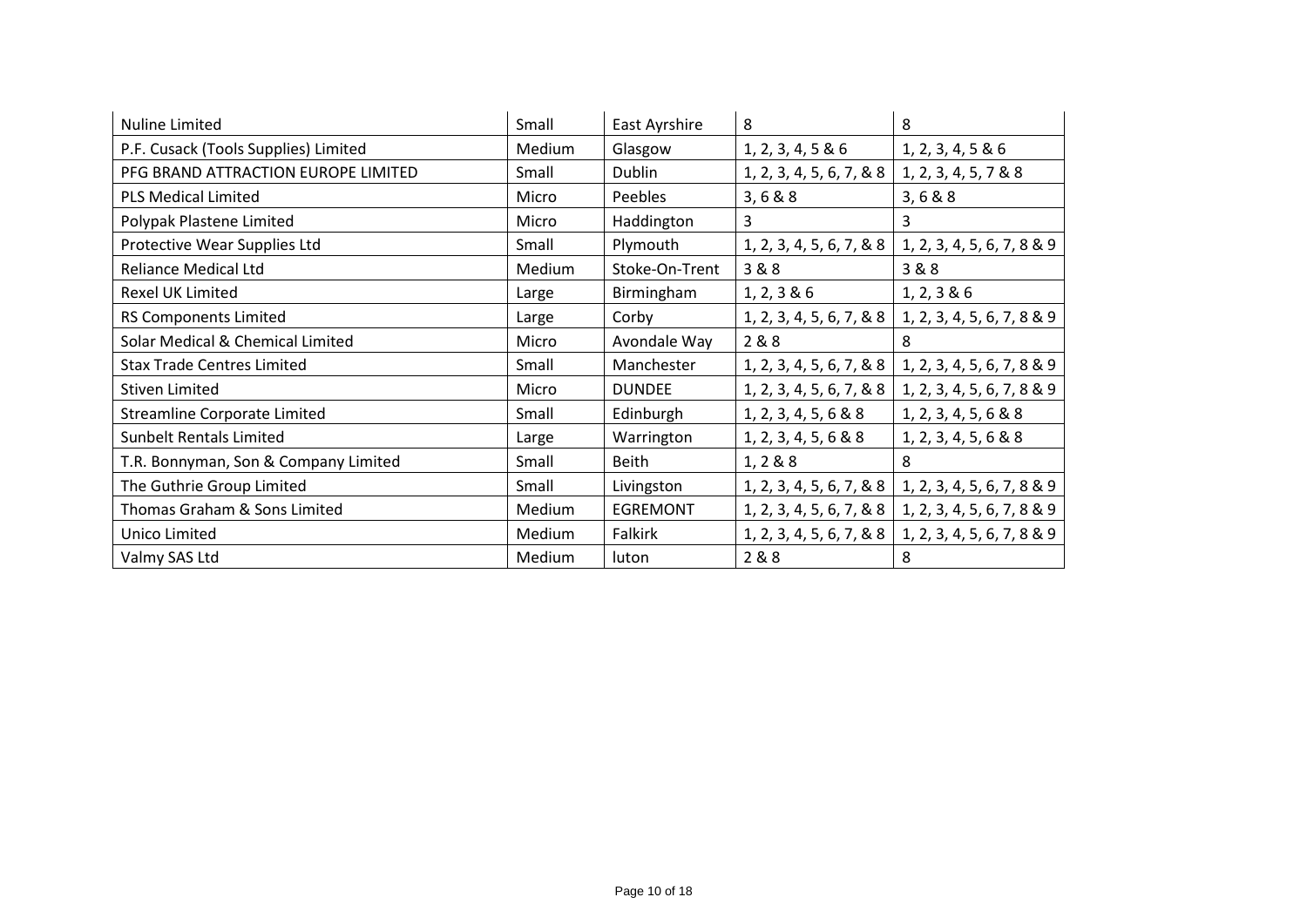# **Appendix 2 - Scoring and Recommendations**

| Lot 1 - Ear, Eye & Head Protection              |       |                | Lot 2 - Safety Masks & Respirators              |       |                |  |  |
|-------------------------------------------------|-------|----------------|-------------------------------------------------|-------|----------------|--|--|
| Supplier                                        | Score | Awarded To Lot | Supplier                                        | Score | Awarded To Lot |  |  |
| <b>GMC Corsehill Ltd.</b>                       | 96.25 | Yes            | Protective Wear Supplies Ltd                    | 91.75 | Yes            |  |  |
| Protective Wear Supplies Ltd                    | 91.66 | Yes            | Arco Limited                                    | 89.21 | Yes            |  |  |
| The Guthrie Group Limited                       | 88.34 | Yes            | The Guthrie Group Limited                       | 86.37 | Yes            |  |  |
| D.R. Caswell Limited                            | 86.34 | Yes            | Unico Limited                                   | 84.97 | Yes            |  |  |
| <b>Future Garments Limited</b>                  | 84.81 | Yes            | Lion Safety Limited                             | 81.85 | Yes            |  |  |
| Healthy Bean Ltd                                | 78.84 | Yes            | <b>Future Garments Limited</b>                  | 81.20 | Yes            |  |  |
| Arco Limited                                    | 77.53 | Yes            | Lyreco UK Limited                               | 75.70 | Yes            |  |  |
| Aspire Industrial Services Limited              | 75.75 | Yes            | Thomas Graham & Sons Limited                    | 75.49 | Yes            |  |  |
| <b>Bunzl UK Limited</b>                         | 75.72 | Yes            | Morna Laird Ltd                                 | 70.79 | Yes            |  |  |
| Unico Limited                                   | 71.49 | Yes            | <b>GMC Corsehill Ltd.</b>                       | 68.27 | Yes            |  |  |
| Morna Laird Ltd                                 | 69.72 | Yes            | D.R. Caswell Limited                            | 67.47 | Yes            |  |  |
| Lyreco UK Limited                               | 68.59 | Yes            | <b>Stax Trade Centres Limited</b>               | 67.41 | Yes            |  |  |
| Thomas Graham & Sons Limited                    | 66.68 | Yes            | <b>Bunzl UK Limited</b>                         | 66.85 | Yes            |  |  |
| JW Brown Industrial Services, A Partnership     | 62.41 | Yes            | Healthy Bean Ltd                                | 66.48 | Yes            |  |  |
| RS Components Limited                           | 61.77 | Yes            | Streamline Corporate Limited                    | 64.90 | Yes            |  |  |
| <b>Rexel UK Limited</b>                         | 61.06 | Yes            | Aspire Industrial Services Limited              | 63.63 | Yes            |  |  |
| Streamline Corporate Limited                    | 60.93 | Yes            | JW Brown Industrial Services, A Partnership     | 62.47 | Yes            |  |  |
| PFG BRAND ATTRACTION EUROPE LIMITED             | 59.51 | Yes            | James Boylan Safety (NI) Ltd T/A JBS Group      | 61.20 | Yes            |  |  |
| <b>Stax Trade Centres Limited</b>               | 58.19 | Yes            | Sunbelt Rentals Limited                         | 57.80 | Yes            |  |  |
| James Boylan Safety (NI) Ltd T/A JBS Group      | 57.60 | Yes            | <b>Rexel UK Limited</b>                         | 57.52 | Yes            |  |  |
| Sunbelt Rentals Limited                         | 55.90 | Yes            | GIBB & BEVERIDGE (ENGINEERING AGENCIES) LIMITED | 57.12 | Yes            |  |  |
| GIBB & BEVERIDGE (ENGINEERING AGENCIES) LIMITED | 53.76 | Yes            | PFG BRAND ATTRACTION EUROPE LIMITED             | 55.04 | Yes            |  |  |
| Cleaning & Wiping Supplies Ltd.                 | 53.69 | Yes            | <b>RS Components Limited</b>                    | 54.68 | Yes            |  |  |
| P.F. Cusack (Tools Supplies) Limited            | 50.15 | Yes            | Enviroclean Global Ltd                          | 54.08 | Yes            |  |  |
| <b>Corston Sinclair Limited</b>                 | 46.02 | Yes            | <b>Stiven Limited</b>                           | 53.36 | Yes            |  |  |
| Stiven Limited                                  | 45.31 | Yes            | Corston Sinclair Limited                        | 50.01 | Yes            |  |  |
| Lion Safety                                     | 0.00  | Non-compliant  | P.F. Cusack (Tools Supplies) Limited            | 47.19 | Yes            |  |  |
| T.R. Bonnyman, Son & Company Limited            | 0.00  | Non-compliant  | Cleaning & Wiping Supplies Ltd.                 | 46.55 | Yes            |  |  |
|                                                 |       |                | Novum MedTech Limited                           | 37.66 | No             |  |  |
|                                                 |       |                | Solar Medical & Chemical Ltd.                   | 0.00  | Non-compliant  |  |  |
|                                                 |       |                | <b>Bluetree Design And Print Limited</b>        | 0.00  | Non-compliant  |  |  |
|                                                 |       |                | T.R. Bonnyman, Son & Company Limited            | 0.00  | Non-compliant  |  |  |
|                                                 |       |                | Don and Low                                     | 0.00  | Non-compliant  |  |  |
|                                                 |       |                | Valmy Sas Ltd                                   | 0.00  | Non-compliant  |  |  |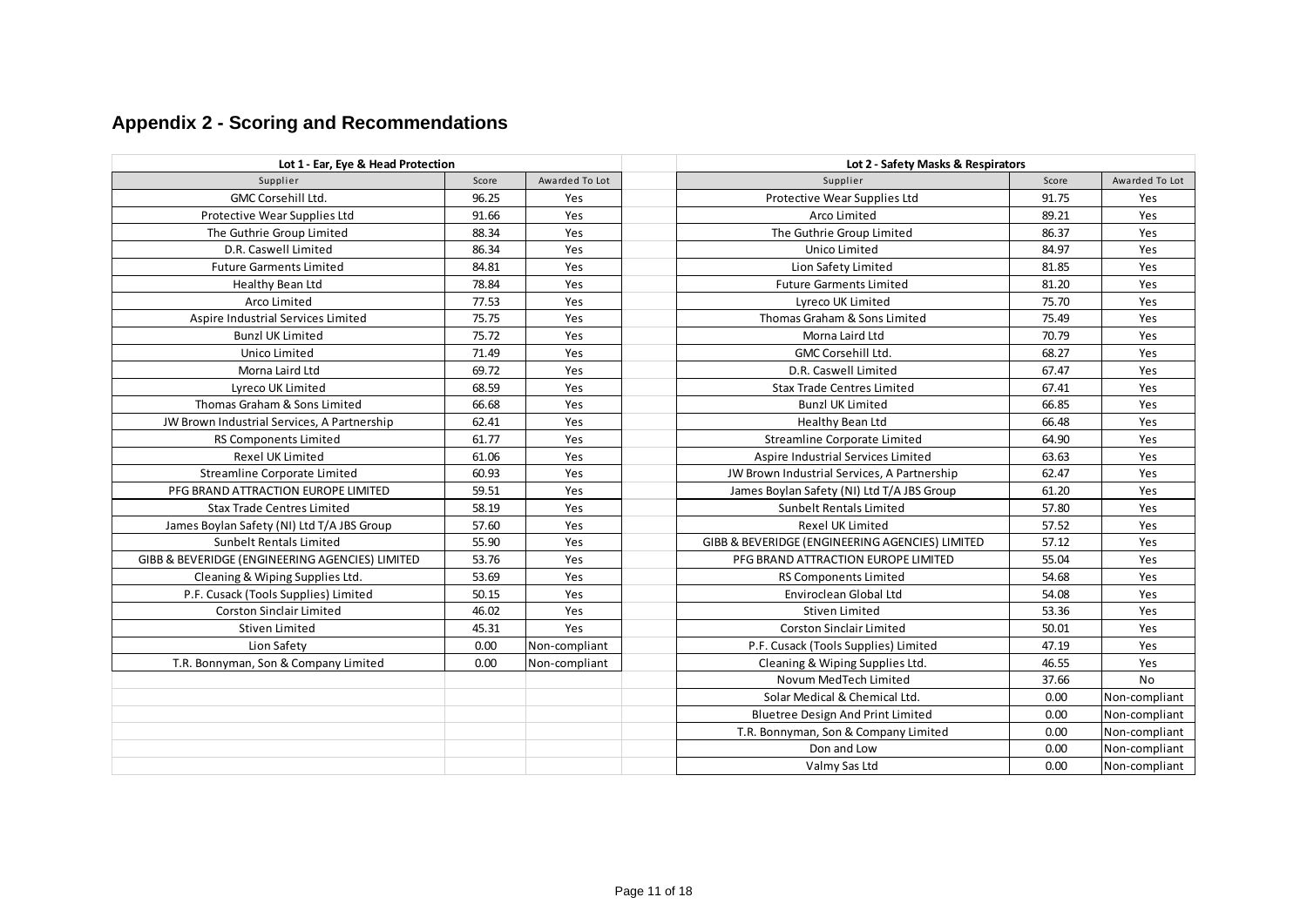| Lot 3 - Gloves                                  |       |                | Lot 4 - Hi Viz wear & Protective Workwear                |                |
|-------------------------------------------------|-------|----------------|----------------------------------------------------------|----------------|
| Supplier                                        | Score | Awarded To Lot | Supplier<br>Score                                        | Awarded To Lot |
| <b>Bunzl UK Limited</b>                         | 91.50 | Yes            | Arco Limited<br>97.46                                    | Yes            |
| GMC Corsehill Ltd.                              | 90.60 | Yes            | 91.75<br>Protective Wear Supplies Ltd                    | Yes            |
| Lyreco Uk Limited                               | 87.20 | Yes            | Lion Safety Limited<br>89.97                             | Yes            |
| Arco Limited                                    | 85.83 | Yes            | 88.87<br><b>Future Garments Limited</b>                  | Yes            |
| Unico Limited                                   | 84.24 | Yes            | Unico Limited<br>85.16                                   | Yes            |
| The Guthrie Group Limited                       | 83.88 | Yes            | 83.37<br>The Guthrie Group Limited                       | Yes            |
| Healthy Bean Ltd                                | 83.17 | Yes            | 82.72<br>GMC Corsehill Ltd.                              | Yes            |
| Protective Wear Supplies Ltd                    | 82.92 | Yes            | Thomas Graham & Sons Limited<br>81.17                    | Yes            |
| Streamline Corporate Limited                    | 79.94 | Yes            | <b>Bunzl UK Limited</b><br>80.73                         | Yes            |
| Lion Safety Limited                             | 77.35 | Yes            | 79.04<br>James Boylan Safety (NI) Ltd T/A JBS Group      | Yes            |
| Thomas Graham & Sons Limited                    | 76.87 | Yes            | 79.03<br>Lyreco UK Limited                               | Yes            |
| Morna Laird Ltd                                 | 76.45 | Yes            | 78.03<br>Healthy Bean Ltd                                | Yes            |
| Enviroclean Global Ltd                          | 75.03 | Yes            | 77.26<br>D.R. Caswell Limited                            | Yes            |
| Aspire Industrial Services Limited              | 74.11 | Yes            | 76.94<br>RS Components Limited                           | Yes            |
| <b>Future Garments Limited</b>                  | 72.93 | Yes            | 76.70<br>Morna Laird Ltd                                 | Yes            |
| D.R. Caswell Limited                            | 71.79 | Yes            | 75.64<br>Streamline Corporate Limited                    | Yes            |
| <b>Rexel UK Limited</b>                         | 69.32 | Yes            | <b>Stax Trade Centres Limited</b><br>73.59               | Yes            |
| James Boylan Safety (NI) Ltd T/A JBS Group      | 69.23 | Yes            | 73.03<br>Aspire Industrial Services Limited              | Yes            |
| JW Brown Industrial Services, A Partnership     | 66.78 | Yes            | 70.89<br>Cleaning & Wiping Supplies Ltd.                 | Yes            |
| Cleaning & Wiping Supplies Ltd.                 | 63.18 | Yes            | JW Brown Industrial Services, A Partnership<br>69.52     | Yes            |
| Polypak Plastene Limited                        | 61.35 | Yes            | 62.21<br>P.F. Cusack (Tools Supplies) Limited            | Yes            |
| <b>Corston Sinclair Limited</b>                 | 57.87 | Yes            | GIBB & BEVERIDGE (ENGINEERING AGENCIES) LIMITED<br>54.75 | Yes            |
| <b>Stax Trade Centres Limited</b>               | 57.83 | Yes            | Sunbelt Rentals Limited<br>54.17                         | Yes            |
| Sunbelt Rentals Limited                         | 56.86 | Yes            | 52.30<br>Stiven Limited                                  | Yes            |
| <b>PLS Medical Limited</b>                      | 55.94 | Yes            | 52.10<br>PFG BRAND ATTRACTION EUROPE LIMITED             | Yes            |
| RS Components Limited                           | 54.72 | Yes            | <b>Corston Sinclair Limited</b><br>51.91                 | Yes            |
| PFG BRAND ATTRACTION EUROPE LIMITED             | 54.40 | Yes            | 47.71<br>Ilasco Limited                                  | Yes            |
| <b>Reliance Medical Ltd</b>                     | 54.19 | Yes            |                                                          |                |
| GIBB & BEVERIDGE (ENGINEERING AGENCIES) LIMITED | 53.77 | Yes            |                                                          |                |
| P.F. Cusack (Tools Supplies) Limited            | 50.73 | Yes            |                                                          |                |
| <b>Stiven Limited</b>                           | 49.74 | Yes            |                                                          |                |
| Novum MedTech Limited                           | 41.04 | No             |                                                          |                |
|                                                 |       |                |                                                          |                |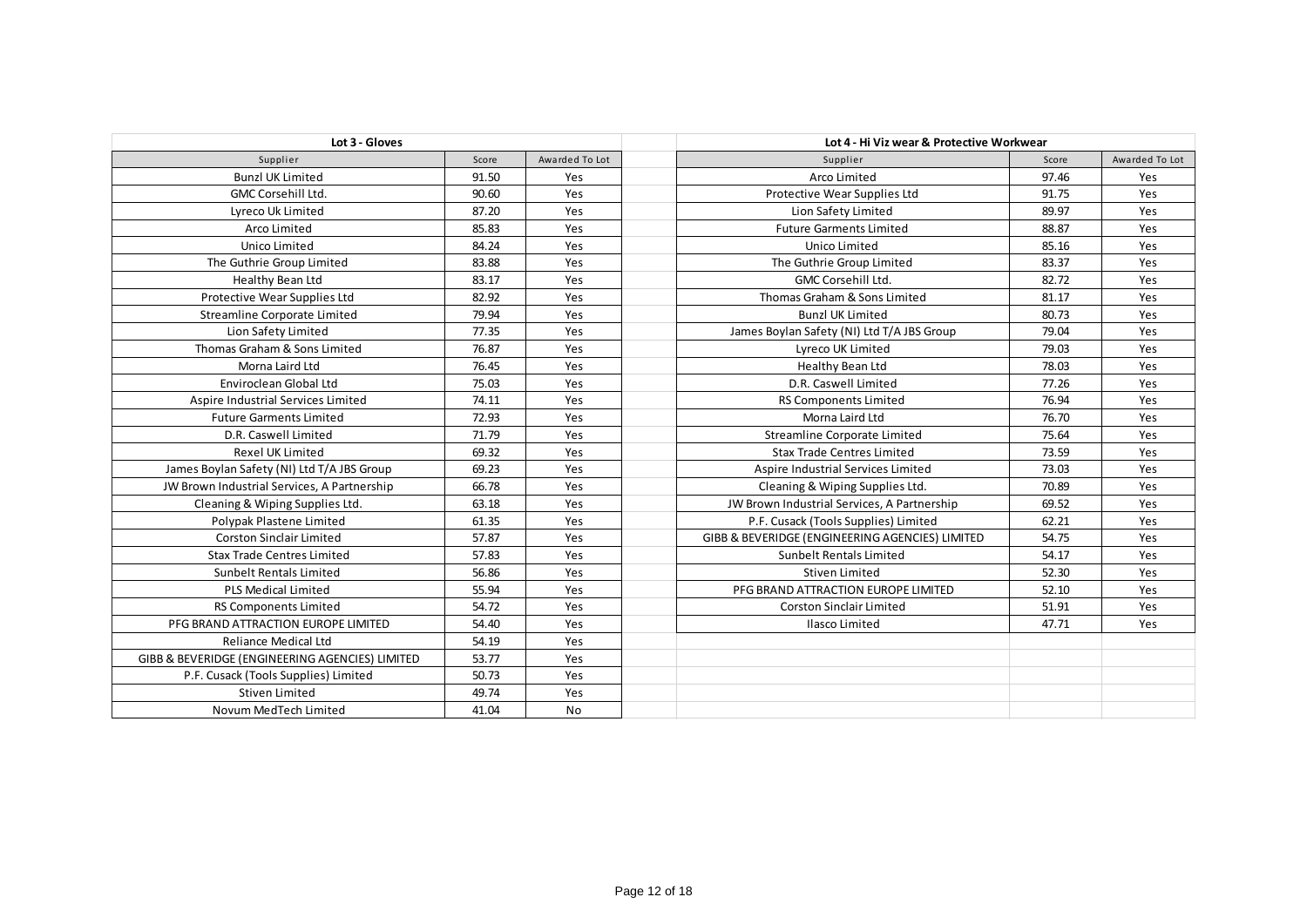| Lot 5 - Traditional Workwear                    |       |                | Lot 6 - Footwear                                |       |                |  |  |
|-------------------------------------------------|-------|----------------|-------------------------------------------------|-------|----------------|--|--|
| Supplier                                        | Score | Awarded To Lot | Supplier                                        | Score | Awarded To Lot |  |  |
| Lion Safety Limited                             | 95.34 | Yes            | Protective Wear Supplies Ltd                    | 91.75 | Yes            |  |  |
| Protective Wear Supplies Ltd                    | 91.75 | Yes            | Lion Safety Limited                             | 87.76 | Yes            |  |  |
| Arco Limited                                    | 90.86 | Yes            | The Guthrie Group Limited                       | 87.22 | Yes            |  |  |
| <b>GMC Corsehill Ltd.</b>                       | 85.08 | Yes            | Lyreco UK Limited                               | 87.16 | Yes            |  |  |
| The Guthrie Group Limited                       | 84.78 | Yes            | <b>Bunzl UK Limited</b>                         | 86.49 | Yes            |  |  |
| Lyreco UK Limited                               | 81.47 | Yes            | Arco Limited                                    | 83.71 | Yes            |  |  |
| <b>Future Garments Limited</b>                  | 81.05 | Yes            | Healthy Bean Ltd                                | 80.68 | Yes            |  |  |
| D.R. Caswell Limited                            | 80.82 | Yes            | Thomas Graham & Sons Limited                    | 79.97 | Yes            |  |  |
| Unico Limited                                   | 80.34 | Yes            | Unico Limited                                   | 79.84 | Yes            |  |  |
| Streamline Corporate Limited                    | 79.91 | Yes            | D.R. Caswell Limited                            | 79.68 | Yes            |  |  |
| <b>Bunzl UK Limited</b>                         | 78.42 | Yes            | <b>Future Garments Limited</b>                  | 79.44 | Yes            |  |  |
| <b>RS Components Limited</b>                    | 75.86 | Yes            | <b>GMC Corsehill Ltd.</b>                       |       | Yes            |  |  |
| Thomas Graham & Sons Limited                    | 75.62 | Yes            | Aspire Industrial Services Limited              |       | Yes            |  |  |
| James Boylan Safety (NI) Ltd T/A JBS Group      | 74.25 | Yes            | Streamline Corporate Limited                    |       | Yes            |  |  |
| Aspire Industrial Services Limited              | 73.16 | Yes            | Morna Laird Ltd                                 |       | Yes            |  |  |
| Healthy Bean Ltd                                | 71.01 | Yes            | James Boylan Safety (NI) Ltd T/A JBS Group      |       | Yes            |  |  |
| JW Brown Industrial Services, A Partnership     | 70.62 | Yes            | RS Components Limited                           | 70.41 | Yes            |  |  |
| <b>Stax Trade Centres Limited</b>               | 69.51 | Yes            | JW Brown Industrial Services, A Partnership     | 69.87 | Yes            |  |  |
| Morna Laird Ltd                                 | 64.54 | Yes            | GIBB & BEVERIDGE (ENGINEERING AGENCIES) LIMITED | 67.33 | Yes            |  |  |
| <b>BACA Workwear &amp; Safety Ltd</b>           | 63.62 | Yes            | <b>Rexel UK Limited</b>                         | 66.98 | Yes            |  |  |
| Cleaning & Wiping Supplies Ltd.                 | 63.47 | Yes            | <b>PLS Medical Limited</b>                      | 66.15 | Yes            |  |  |
| PFG BRAND ATTRACTION EUROPE LIMITED             | 63.02 | Yes            | BACA Workwear & Safety Ltd                      | 65.61 | Yes            |  |  |
| GIBB & BEVERIDGE (ENGINEERING AGENCIES) LIMITED | 60.09 | Yes            | <b>Stiven Limited</b>                           | 63.17 | Yes            |  |  |
| P.F. Cusack (Tools Supplies) Limited            | 58.93 | Yes            | Cleaning & Wiping Supplies Ltd.                 | 61.06 | Yes            |  |  |
| Mi Hub Limited Trading as Alexandra             | 58.01 | Yes            | <b>Sunbelt Rentals Limited</b>                  | 60.49 | Yes            |  |  |
| <b>Stiven Limited</b>                           | 55.99 | Yes            | P.F. Cusack (Tools Supplies) Limited            | 55.88 | Yes            |  |  |
| Sunbelt Rentals Limited                         | 55.62 | Yes            | <b>Stax Trade Centres Limited</b>               | 50.56 | Yes            |  |  |
| Corston Sinclair Limited                        | 50.14 | Yes            | <b>Corston Sinclair Limited</b>                 | 50.53 | Yes            |  |  |
| Ilasco Limited                                  | 47.41 | Yes            | PFG BRAND ATTRACTION EUROPE LIMITED             | 0.00  | Non-compliant  |  |  |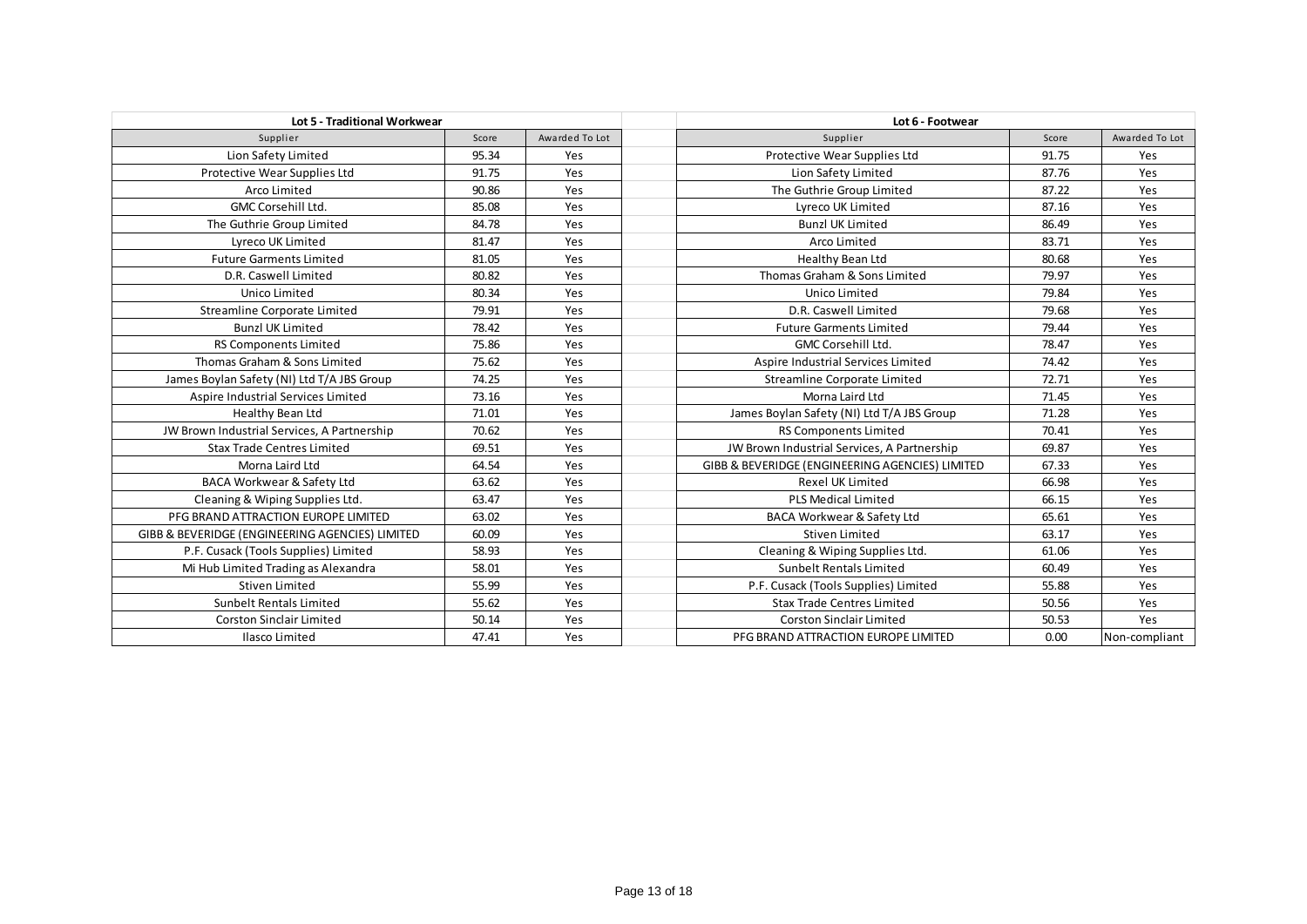| Lot 7 - Catering and Food Industry              |       |                | Lot 8 - Pandemic Recovery Items                        |
|-------------------------------------------------|-------|----------------|--------------------------------------------------------|
| Supplier                                        | Score | Awarded To Lot | Supplier<br>Awarded to Lot                             |
| Arco Limited                                    | 97.75 | Yes            | Arco Limited<br>Yes                                    |
| <b>GMC Corsehill Ltd.</b>                       | 92.31 | Yes            | Aspire Industrial Services Limited<br>Yes              |
| Lion Safety Limited                             | 89.29 | Yes            | Yes<br><b>B.C.B. INTERNATIONAL LIMITED</b>             |
| The Guthrie Group Limited                       | 88.92 | Yes            | BGS UK 2019 Ltd<br>Yes                                 |
| Protective Wear Supplies Ltd                    | 83.07 | Yes            | <b>BLUETREE DESIGN AND PRINT LIMITED</b><br>Yes        |
| <b>Future Garments Limited</b>                  | 82.62 | Yes            | <b>Bunzl UK Limited</b><br>Yes                         |
| RS Components Limited                           | 80.09 | Yes            | Cleaning & Wiping Supplies Ltd.<br>Yes                 |
| <b>Bunzl UK Limited</b>                         | 79.94 | Yes            | <b>Corston Sinclair Limited</b><br>Yes                 |
| Lyreco UK Limited                               | 78.18 | Yes            | Yes<br><b>CREATIVE ACTIVITY GROUP LIMITED</b>          |
| Morna Laird Ltd                                 | 73.78 | Yes            | Yes<br>D.R. Caswell Limited                            |
| D.R. Caswell Limited                            | 73.45 | Yes            | Yes<br>GIBB & BEVERIDGE (ENGINEERING AGENCIES) LIMITED |
| Unico Limited                                   | 73.40 | Yes            | Yes<br>Enviroclean Global Ltd                          |
| Aspire Industrial Services Limited              | 73.06 | Yes            | Yes<br><b>Eumar Technology Limited</b>                 |
| Thomas Graham & Sons Limited                    | 71.32 | Yes            | Yes<br><b>Future Garments Limited</b>                  |
| JW Brown Industrial Services, A Partnership     | 70.12 | Yes            | Yes<br>Global Health And Safety Ltd                    |
| Healthy Bean Ltd                                | 69.49 | Yes            | GMC Corsehill Ltd.<br>Yes                              |
| PFG BRAND ATTRACTION EUROPE LIMITED             | 64.01 | Yes            | Healthy Bean Ltd<br>Yes                                |
| Mi Hub Limited Trading as Alexandra             | 61.53 | Yes            | Yes<br>JW Brown Industrial Services, A Partnership     |
| <b>Stax Trade Centres Limited</b>               | 60.67 | Yes            | Yes<br>Lion Safety Limited                             |
| GIBB & BEVERIDGE (ENGINEERING AGENCIES) LIMITED | 58.56 | Yes            | Yes<br>Lyreco UK Limited                               |
| Cleaning & Wiping Supplies Ltd.                 | 54.69 | Yes            | Yes<br>Morna Laird Ltd                                 |
| Stiven Limited                                  | 54.41 | Yes            | Yes<br><b>Nuline Medical</b>                           |
| <b>Corston Sinclair Limited</b>                 | 47.67 | Yes            | Yes<br>PFG BRAND ATTRACTION EUROPE LIMITED             |
|                                                 |       |                | <b>PLS Medical Limited</b><br>Yes                      |
|                                                 |       |                | Yes<br>Protective Wear Supplies Ltd                    |
|                                                 |       |                | Yes<br>Reliance Medical Ltd                            |
|                                                 |       |                | Yes<br><b>RS Components Limited</b>                    |
|                                                 |       |                | Solar Medical & Chemical Limited<br>Yes                |
|                                                 |       |                | Yes<br><b>Stax Trade Centres Limited</b>               |
|                                                 |       |                | Stiven Limited<br>Yes                                  |
|                                                 |       |                | Yes<br>Streamline Corporate Limited                    |
|                                                 |       |                | Yes<br>Sunbelt Rentals Limited                         |
|                                                 |       |                | T.R. Bonnyman, Son & Company Limited<br>Yes            |
|                                                 |       |                | Yes<br>The Guthrie Group Limited                       |
|                                                 |       |                | Thomas Graham & Sons Limited<br>Yes                    |
|                                                 |       |                | Yes<br>Unico Limited                                   |
|                                                 |       |                | Valmy Sas Ltd<br>Yes                                   |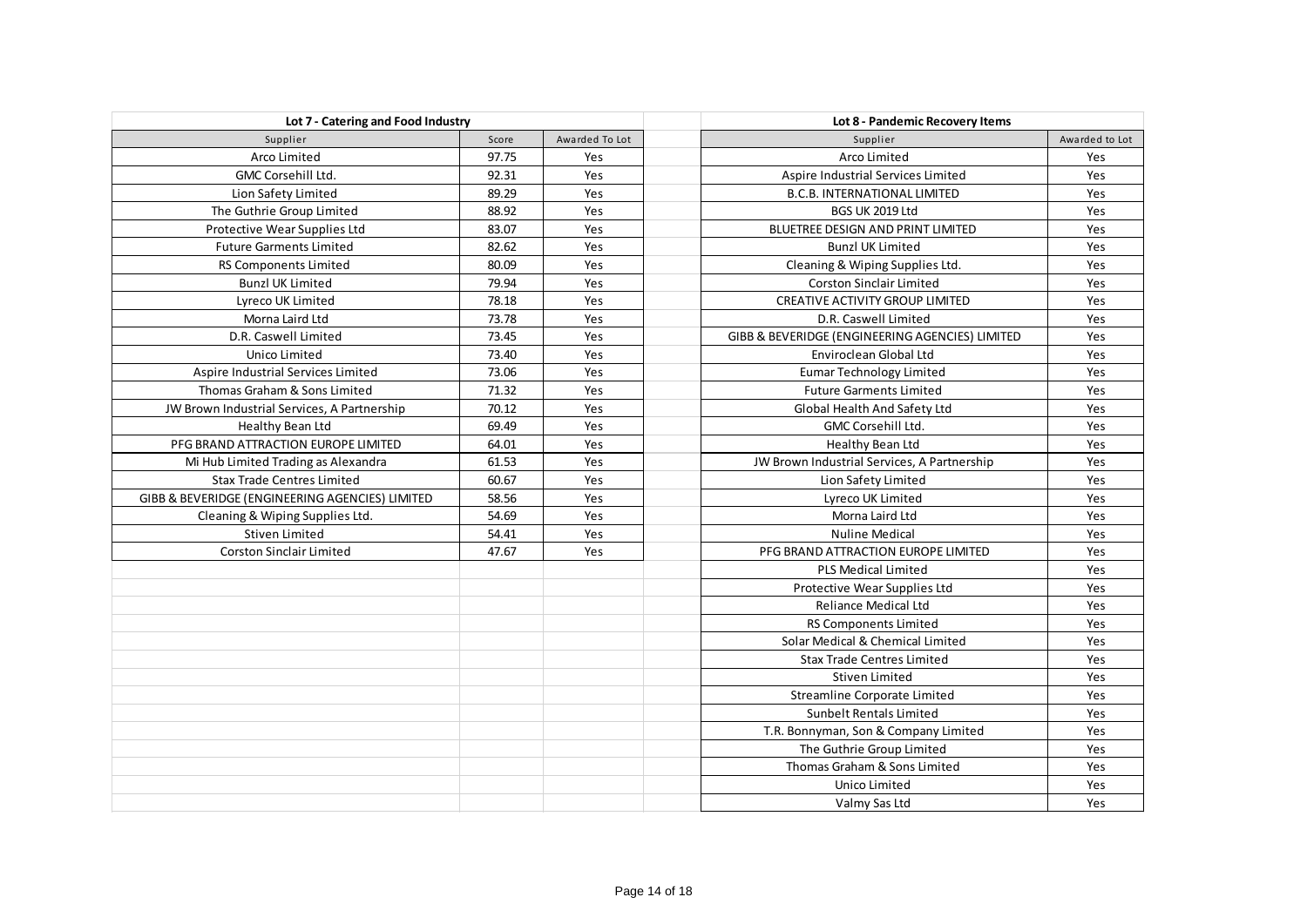| Lot 9 - One Stop Shop                           |                |  |  |  |  |  |
|-------------------------------------------------|----------------|--|--|--|--|--|
| Supplier                                        | Awarded To Lot |  |  |  |  |  |
| Arco Limited                                    | Yes            |  |  |  |  |  |
| Aspire Industrial Services Limited              | Yes            |  |  |  |  |  |
| <b>Bunzl UK Limited</b>                         | Yes            |  |  |  |  |  |
| Cleaning & Wiping Supplies Ltd.                 | Yes            |  |  |  |  |  |
| <b>Corston Sinclair Limited</b>                 | Yes            |  |  |  |  |  |
| D.R. Caswell Limited                            | Yes            |  |  |  |  |  |
| GIBB & BEVERIDGE (ENGINEERING AGENCIES) LIMITED | Yes            |  |  |  |  |  |
| <b>Future Garments Limited</b>                  | Yes            |  |  |  |  |  |
| <b>GMC Corsehill Ltd.</b>                       | Yes            |  |  |  |  |  |
| Healthy Bean Ltd                                | Yes            |  |  |  |  |  |
| JW Brown Industrial Services, A Partnership     | Yes            |  |  |  |  |  |
| Lyreco UK Limited                               | Yes            |  |  |  |  |  |
| Morna Laird Ltd                                 | Yes            |  |  |  |  |  |
| Protective Wear Supplies Ltd                    | Yes            |  |  |  |  |  |
| <b>RS Components Limited</b>                    | Yes            |  |  |  |  |  |
| <b>Stax Trade Centres Limited</b>               | Yes            |  |  |  |  |  |
| Stiven Limited                                  | Yes            |  |  |  |  |  |
| The Guthrie Group Limited                       | Yes            |  |  |  |  |  |
| Thomas Graham & Sons Limited                    | Yes            |  |  |  |  |  |
| Unico Limited                                   | Yes            |  |  |  |  |  |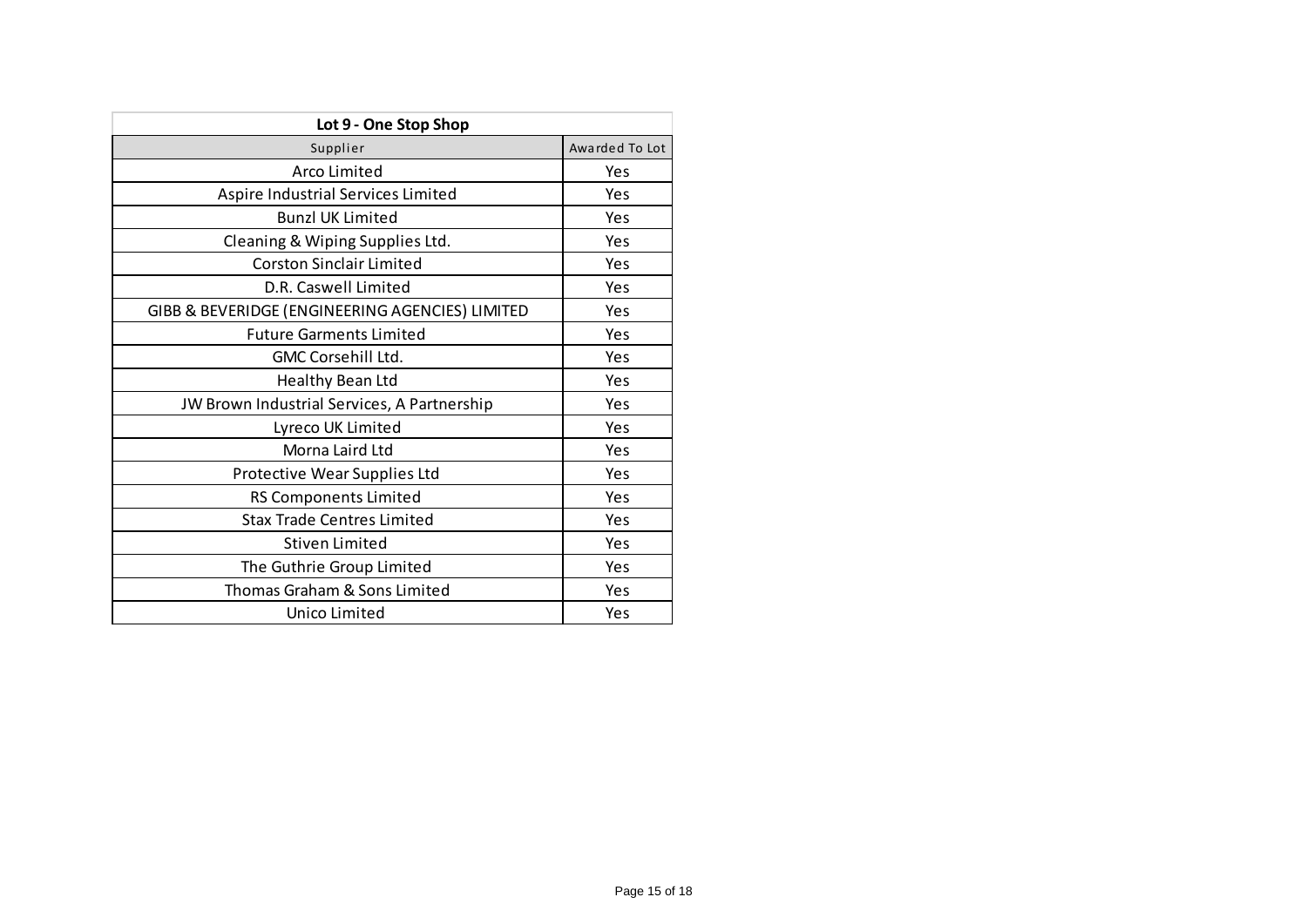# **Detailed Breakdown of Lot 8**

| Lot 8 - Pandemic Recovery Items                 |       |           |             |             |             |             |           |             |             |       |                       |            |              |            |       |                       |       |                       |            |              |
|-------------------------------------------------|-------|-----------|-------------|-------------|-------------|-------------|-----------|-------------|-------------|-------|-----------------------|------------|--------------|------------|-------|-----------------------|-------|-----------------------|------------|--------------|
| Supplier                                        | Lot 8 | Lot 8 - 2 | Lot $8 - 3$ | Lot $8 - 4$ | $Lot 8 - 5$ | Lot $8 - 6$ | $Lot 8 -$ | Lot $8 - 8$ | Lot $8 - 9$ |       | Lot 8 - 10 Lot 8 - 11 | Lot 8 - 12 | Lot $8 - 13$ | Lot 8 - 14 |       | Lot 8 - 15 Lot 8 - 16 |       | Lot 8 - 17 Lot 8 - 18 | Lot 8 - 19 | Lot $8 - 20$ |
| Arco Limited                                    | 71.37 | 50.44     | 66.23       | 66.16       | 75.06       | 97.75       | 54.47     | 56.08       | 50.13       | 45.57 | 45.39                 | 45.84      | 53.56        | 58.67      | 46.92 | 50.72                 | 59.02 | 50                    | 77.46      | 54.62        |
| Aspire Industrial Services Limited              | 88.25 | 51.63     | 85.11       | 93.11       | 46          | 73.87       | 93.85     | 62.65       | 96.25       | 84.55 | 51.98                 | 51.25      | 73.94        | 96.25      |       | 59.94                 | 64.9  | 59.69                 | 96.25      | 62.68        |
| <b>B.C.B. INTERNATIONAL LIMITED</b>             | 31.71 |           | 37.25       | 28.45       |             |             | 26.85     | 16.97       | 26.75       | 34.88 | 25.73                 | 20.87      |              | 27.95      | 17.11 | 60.92                 |       |                       |            |              |
| BGS UK 2019 Ltd                                 | 38.96 | 38.63     | 24.61       | 23.73       | 13.4        | 33          | 24.85     |             | 20.53       | 24.63 | 61.93                 | 19.84      | 72.25        | 24.43      |       | 15.83                 |       |                       | 25.42      |              |
| BLUETREE DESIGN AND PRINT LIMITED               |       |           |             |             |             |             |           |             |             |       |                       |            |              | 65.94      | 42.5  |                       |       |                       |            |              |
| <b>Bunzl UK Limited</b>                         | 73.72 | 44.97     | 70.54       | 70.44       | 59.06       | 67.91       | 73.24     | 57.9        | 55.5        | 79.8  | 78.7                  | 91.5       | 43.87        | 55.83      | 39.44 | 36.67                 | 91.5  | 91.5                  | 65.92      | 47.72        |
| Cleaning & Wiping Supplies Ltd.                 | 40.54 | 35.13     | 54.33       | 35.48       | 38.7        | 61.07       | 44.25     | 32.84       | 36.36       | 38.59 | 35.74                 |            | 50.68        | 52.5       |       | 50.24                 | 61.36 | 45.7                  | 73.08      | 37.6         |
| <b>Corston Sinclair Limited</b>                 | 30.25 | 35.19     | 49.06       | 46.16       | 28.66       | 46.89       | 57.53     | 33.75       | 32.25       |       | 29.35                 | 26.93      | 37.01        | 36.41      | 24    | 47.52                 | 49.48 | 49.48                 | 57.75      | 27.68        |
| CREATIVE ACTIVITY GROUP LIMITED                 |       |           | 53.4        | 46.93       |             | 57.62       | 66.98     | 22.02       | 38.5        | 48.69 | 37.38                 | 28.84      | 46.57        | 48.2       | 27.59 | 72.98                 | 40.06 | 34.66                 | 28.64      |              |
| D.R. Caswell Limited                            | 76.30 | 46.23     | 49.41       | 83.13       | 53.82       | 64.44       | 51.25     | 60.63       | 44.48       | 47.57 | 43.83                 | 46.16      | 53.71        | 51.75      | 42.3  | 38                    | 52.67 | 52.67                 | 87.51      | 45.55        |
| Enviroclean Global Ltd                          | 52.88 | 61.03     | 50.49       | 54.99       | 53.61       | 78.82       | 51.45     | 92.25       | 42.01       | 42.53 | 92.25                 | 43.79      | 88.31        | 63.19      | 44.06 | 53.7                  | 84.23 | 66.63                 | 61.18      |              |
| <b>Eumar Technology Limited</b>                 |       |           |             |             |             |             |           |             |             |       |                       |            |              | 46.5       |       |                       |       |                       |            |              |
| <b>Future Garments Limited</b>                  | 78.55 | 40.84     | 72.79       | 68.97       | 62.8        | 71.58       | 43.53     | 52.78       | 60.17       | 69.55 | 52.57                 | 49.63      | 57.63        | 58.48      | 39.93 | 44.32                 | 90.06 | 61.12                 | 90.54      | 45.21        |
| GIBB & BEVERIDGE (ENGINEERING AGENCIES) LIMITED | 69.05 | 42.83     | 56.22       | 61.09       |             | 35.21       | 36.66     | 52.91       | 38.98       | 40.98 | 38.13                 |            | 41.57        |            |       | 32.4                  | 54.93 | 54.93                 | 74.39      | 53.41        |
| Global Health And Safety Ltd                    |       |           |             |             |             |             |           |             |             |       |                       |            |              | 42.47      |       |                       |       |                       |            |              |
| <b>GMC Corsehill Ltd.</b>                       | 64.31 | 74.97     | 69.45       | 74.37       | 86.36       | 76.66       | 73.65     | 66.25       | 63.17       | 62.41 | 54.06                 | 51.33      | 64.11        | 72.25      | 39.78 | 85.78                 | 92.79 | 68.81                 | 84.18      | 62.68        |
| <b>Healthy Bean Ltd</b>                         | 74.83 | 91.30     | 80.22       | 80.1        | 46.45       | 68.38       | 66.28     | 59.71       | 56.5        | 58.33 | 49.54                 | 45.79      | 58.23        | 81         | 42.44 | 86.87                 | 69.87 | 63.1                  | 82.64      | 70.36        |
| JW Brown Industrial Services, A Partnership     | 57.15 | 45.2      | 58.99       | 64.19       |             | 62.32       | 39.14     | 54.25       |             |       |                       |            |              | 55.53      | 40.09 | 34.72                 | 36.03 | 36.03                 | 54.37      | 51.68        |
| Lion Safety Limited                             | 70.61 | 46.31     | 78.43       | 74.5        | 43.34       | 81.49       | 44.58     | 66.78       | 91.75       | 76.87 | 61.93                 | 49.47      | 70.82        | 74.15      | 44.99 | 96.25                 | 82.3  | 72.95                 | 81.66      | 48.89        |
| Lyreco UK Limited                               | 74.61 | 49.85     | 74.66       | 68.4        | 54.91       | 78.75       | 55.54     | 56.83       | 62.99       | 94.66 | 77.19                 | 59.05      | 57.95        | 72.25      | 46.29 | 57.16                 | 81.02 | 68.88                 | 55.41      | 52.46        |
| Morna Laird Ltd                                 | 61.80 | 68.62     | 58.7        | 63.88       | 42.61       | 64.18       | 47.57     | 55.15       | 39.16       | 37.23 | 39.06                 | 34.33      | 46.56        | 43.17      | 36.78 | 41.97                 | 58.37 | 58.37                 | 78.03      | 55.71        |
| <b>Nuline Medical</b>                           |       |           |             |             |             |             | 54.75     |             |             |       |                       |            |              | 51.04      |       | 36.37                 |       | 29.2                  |            |              |
| PFG BRAND ATTRACTION EUROPE LIMITED             | 31.96 | 37.88     | 42.04       | 41.99       | 47.73       | 49.69       | 39.32     | 44.22       | 38.94       | 38.04 | 35.85                 | 32.71      | 43.86        | 34.6       | 29.97 | 42.03                 | 42.6  | 51.42                 | 40.45      | 31.1         |
| PLS Medical Limited                             | 52.42 | 59.69     |             |             |             | 62          |           | 54.53       |             |       |                       |            |              | 42.63      |       |                       |       |                       | 47.52      | 40.81        |
| Protective Wear Supplies Ltd                    | 81.08 | 44.34     | 70.03       | 91.75       | 81.95       | 72.99       | 82.28     | 54.91       | 54.63       | 52.09 | 45.55                 | 47.23      | 54.89        | 64.08      | 91.75 | 50.87                 | 55.31 | 55.31                 | 73.06      | 91.75        |
| Reliance Medical Ltd                            |       |           | 92.25       | 92.1        |             | 58.92       | 39.45     | 50.88       | 47.06       |       | 51.92                 |            |              | 44.22      |       |                       |       | 49.94                 |            |              |
| <b>RS Components Limited</b>                    | 66.79 | 66.22     | 33.42       | 46.21       | 36.28       | 61.78       | 39.07     | 34.57       | 39.41       | 33.39 | 31.08                 | 30.61      | 71.52        | 52.89      | 28.57 | 36.51                 | 70.67 | 43.55                 | 45.94      | 51.17        |
| Solar Medical & Chemical Limited                | 89.75 | 38.03     | 84.91       | 82.23       | 67.13       |             | 61.82     | 38.1        | 49.1        |       | 45.59                 | 48.5       | 62.25        | 60.69      | 46.63 | 56.46                 | 64.41 | 64.41                 | 63.93      | 57.28        |
| <b>Stax Trade Centres Limited</b>               | 57.70 | 41.35     | 54.71       | 59.58       | 60.94       |             |           | 51.35       | 38.5        | 77.7  | 76.54                 |            |              | 40.64      | 34.06 | 30.9                  |       |                       | 50.66      | 51.87        |
| Stiven Limited                                  | 59.83 | 54.94     | 45.88       | 50.96       |             | 49.1        | 22.82     | 42.38       |             |       |                       |            |              | 41.88      | 25.76 | 21.08                 | 48.18 | 47.42                 | 64.71      | 42.93        |
| Streamline Corporate Limited                    | 63.35 | 44.1      | 67.04       | 70.23       | 70.81       | 65.38       | 66.03     | 40.63       | 54.92       | 55.05 | 49.67                 |            | 62.01        | 77.62      |       | 65.87                 | 70.79 | 61.72                 | 59.48      | 46.57        |
| Sunbelt Rentals Limited                         | 60.01 | 36.28     | 60.91       | 46.33       | 41.01       | 60.1        | 47.4      | 37.04       | 48          | 46.45 | 46.07                 |            | 58.04        | 46.31      |       | 33.43                 |       |                       | 49.59      |              |
| T.R. Bonnyman, Son & Company Limited            | 64.86 | 75.44     |             |             |             | 68.55       | 40.69     | 68.95       | 66.27       | 70.54 | 56.34                 | 54.65      | 67.72        | 77.97      |       | 43.05                 | 71.84 | 71.84                 | 72.22      | 48.66        |
| The Guthrie Group Limited                       | 82.32 | 60.93     | 78.74       | 75.38       | 79.27       | 77.31       | 98.5      | 56.71       | 54.07       | 50.33 | 45.76                 | 44.55      | 50.99        | 60.1       | 40.39 | 43.45                 | 82.2  | 79.3                  | 84.79      | 70.21        |
| Thomas Graham & Sons Limited                    | 70.60 | 92.50     | 49.99       | 49.95       | 92.5        | 66.52       | 45.68     | 55.23       | 58.59       | 92.5  | 73.54                 | 41.34      | 47.25        | 66.93      | 40.72 | 71.42                 | 61.77 | 61.77                 | 74.18      | 50.18        |
| Unico Limited                                   | 80.74 | 76.63     | 76.63       | 76.53       | 52.62       | 74.81       | 57.66     | 66.75       | 58.27       | 56.88 | 51.81                 | 50.7       | 65.88        | 75.25      | 46.81 | 69.19                 | 99.21 | 85.62                 | 70.77      | 78.89        |
| Valmy Sas Ltd                                   |       |           |             | 47.24       | 18.74       |             | 41.93     |             |             |       |                       |            |              | 46.11      | 38.25 |                       | 17.76 |                       | 57.94      |              |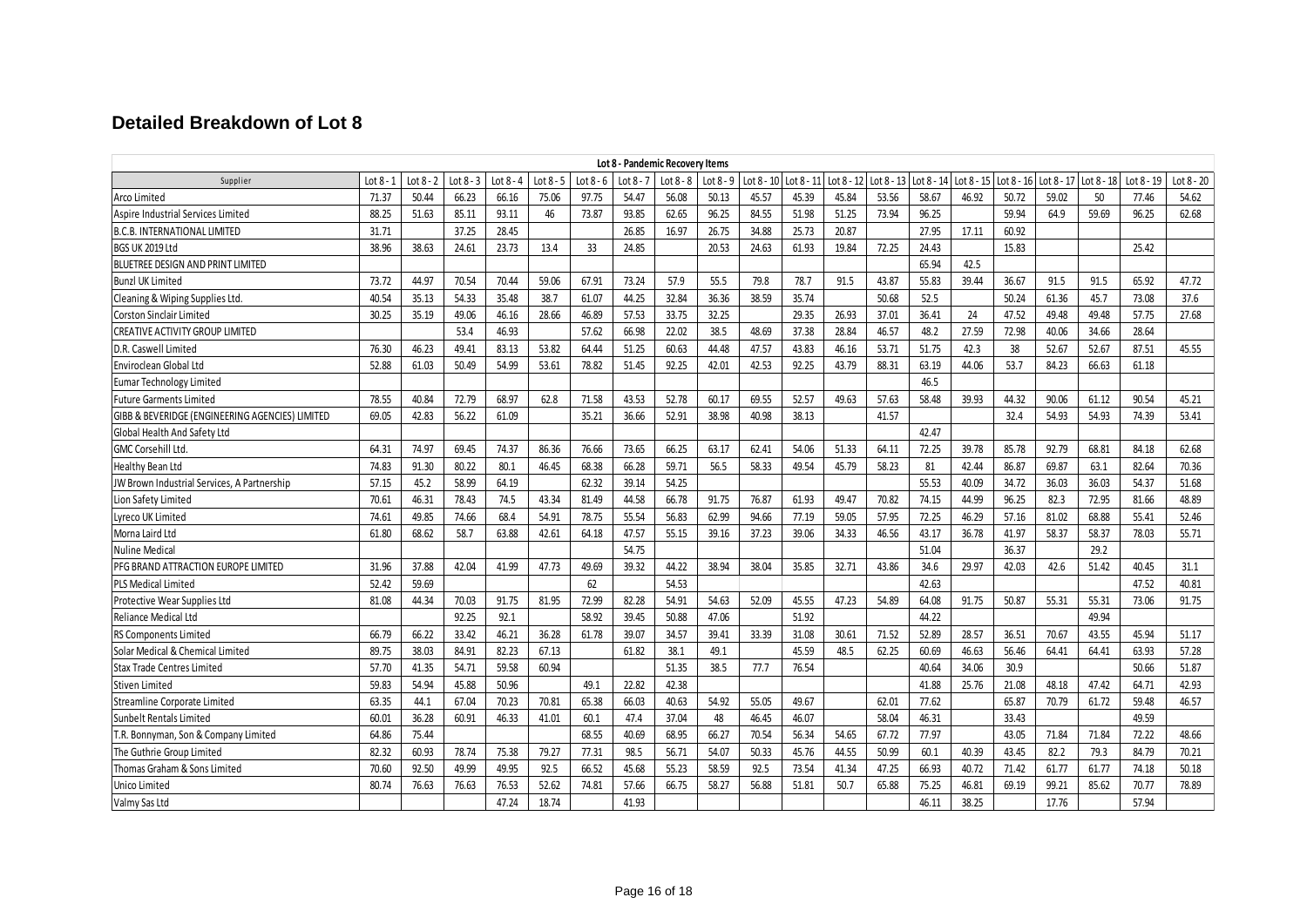| <b>Tenderer</b>                                           | <b>Accredited</b> | <b>Currently Progresing</b><br>through Real Living Wage<br>accreditation process | Pay Real Living Wage to<br>all employees, and<br>committed to gaining<br>accredition over the<br>intital 2 years of<br>framework | Pay Real Living Wage to all<br>employees but not accredited | Neither accredited nor paying<br>Real Living Wage, but do<br>commit to pay the Real Living<br>Wage to all employees over<br>the initial 2 years of the<br>framework | Neither accredited nor paying Real<br><b>Living Wage</b> |
|-----------------------------------------------------------|-------------------|----------------------------------------------------------------------------------|----------------------------------------------------------------------------------------------------------------------------------|-------------------------------------------------------------|---------------------------------------------------------------------------------------------------------------------------------------------------------------------|----------------------------------------------------------|
| Arco Limited                                              | Yes               |                                                                                  |                                                                                                                                  |                                                             |                                                                                                                                                                     |                                                          |
| Aspire Industrial Services Limited                        | Yes               |                                                                                  |                                                                                                                                  |                                                             |                                                                                                                                                                     |                                                          |
| B.C.B. INTERNATIONAL LIMITED                              |                   |                                                                                  | Yes                                                                                                                              |                                                             |                                                                                                                                                                     |                                                          |
| BACA Workwear & Safety Ltd                                |                   |                                                                                  |                                                                                                                                  | Yes                                                         |                                                                                                                                                                     |                                                          |
| BGS UK 2019 Ltd                                           |                   |                                                                                  |                                                                                                                                  | Yes                                                         |                                                                                                                                                                     |                                                          |
| BLUETREE DESIGN AND PRINT LIMITED                         | Yes               |                                                                                  |                                                                                                                                  |                                                             |                                                                                                                                                                     |                                                          |
| Bunzl UK Limited T/A Bunzl Greenham                       |                   |                                                                                  |                                                                                                                                  | Yes                                                         |                                                                                                                                                                     |                                                          |
| Cleaning & Wiping Supplies Ltd.                           | Yes               |                                                                                  |                                                                                                                                  |                                                             |                                                                                                                                                                     |                                                          |
| Corston Sinclair Limited                                  |                   |                                                                                  |                                                                                                                                  |                                                             | Yes                                                                                                                                                                 |                                                          |
| CREATIVE ACTIVITY GROUP LIMITED                           |                   |                                                                                  |                                                                                                                                  | Yes                                                         |                                                                                                                                                                     |                                                          |
| D.R. Caswell Limited                                      | Yes               |                                                                                  |                                                                                                                                  |                                                             |                                                                                                                                                                     |                                                          |
| Enviroclean Global Ltd                                    |                   |                                                                                  |                                                                                                                                  | Yes                                                         |                                                                                                                                                                     |                                                          |
| Eumar Technology Limited                                  | Yes               |                                                                                  |                                                                                                                                  |                                                             |                                                                                                                                                                     |                                                          |
| Future Garments Limited T/A Eurox                         |                   |                                                                                  | Yes                                                                                                                              |                                                             |                                                                                                                                                                     |                                                          |
| GIBB & BEVERIDGE (ENGINEERING AGENCIES) LIMITED           |                   |                                                                                  |                                                                                                                                  |                                                             |                                                                                                                                                                     | Yes                                                      |
| Global Health & Safety Ltd                                |                   | Yes                                                                              |                                                                                                                                  |                                                             |                                                                                                                                                                     |                                                          |
| GMC Corsehill Ltd.                                        |                   |                                                                                  |                                                                                                                                  |                                                             | Yes                                                                                                                                                                 |                                                          |
| Healthy Bean Ltd                                          |                   |                                                                                  | Yes                                                                                                                              |                                                             |                                                                                                                                                                     |                                                          |
| <b>Ilasco Limited</b>                                     |                   |                                                                                  |                                                                                                                                  | Yes                                                         |                                                                                                                                                                     |                                                          |
| James Boylan Safety (NI) Ltd T/A JBS Group                |                   |                                                                                  |                                                                                                                                  | Yes                                                         |                                                                                                                                                                     |                                                          |
| JW Brown Industrial Services, A Partnership               |                   |                                                                                  |                                                                                                                                  | Yes                                                         |                                                                                                                                                                     |                                                          |
| Lion Safety Limited                                       | Yes               |                                                                                  |                                                                                                                                  |                                                             |                                                                                                                                                                     |                                                          |
| Lyreco UK Limited                                         |                   | Yes                                                                              |                                                                                                                                  |                                                             |                                                                                                                                                                     |                                                          |
| Mi Hub Limited Trading as Alexandra                       |                   |                                                                                  |                                                                                                                                  | Yes                                                         |                                                                                                                                                                     |                                                          |
| Morna Laird Ltd T/A McKinlay Workwear Supplies            |                   |                                                                                  |                                                                                                                                  | Yes                                                         |                                                                                                                                                                     |                                                          |
| Nuline Limited                                            |                   |                                                                                  | Yes                                                                                                                              |                                                             |                                                                                                                                                                     |                                                          |
| P.F. Cusack (Tools Supplies) Limited                      |                   |                                                                                  |                                                                                                                                  | Yes                                                         |                                                                                                                                                                     |                                                          |
| PFG BRAND ATTRACTION EUROPE LIMITED                       | Yes               |                                                                                  |                                                                                                                                  |                                                             |                                                                                                                                                                     |                                                          |
| PLS Medical Limited                                       | Yes               |                                                                                  |                                                                                                                                  |                                                             |                                                                                                                                                                     |                                                          |
| Polypak Plastene Limited                                  |                   |                                                                                  |                                                                                                                                  | Yes                                                         |                                                                                                                                                                     |                                                          |
| Protective Wear Supplies Ltd<br>Reliance Medical Ltd      |                   |                                                                                  | Yes                                                                                                                              |                                                             |                                                                                                                                                                     |                                                          |
|                                                           |                   |                                                                                  |                                                                                                                                  | Yes                                                         |                                                                                                                                                                     |                                                          |
| Rexel UK Limited                                          |                   |                                                                                  |                                                                                                                                  |                                                             |                                                                                                                                                                     | Yes                                                      |
| RS Components Limited<br>Solar Medical & Chemical Limited |                   |                                                                                  |                                                                                                                                  | Yes                                                         |                                                                                                                                                                     | Yes                                                      |
| <b>Stax Trade Centres Limited</b>                         | Yes               |                                                                                  |                                                                                                                                  |                                                             |                                                                                                                                                                     |                                                          |
| Stiven Limited                                            | Yes               |                                                                                  |                                                                                                                                  |                                                             |                                                                                                                                                                     |                                                          |
| Streamline Corporate Limited                              | Yes               |                                                                                  |                                                                                                                                  |                                                             |                                                                                                                                                                     |                                                          |
| Sunbelt Rentals Limited                                   | Yes               |                                                                                  |                                                                                                                                  |                                                             |                                                                                                                                                                     |                                                          |
| T.R. Bonnyman, Son & Company Limited                      |                   | Yes                                                                              |                                                                                                                                  |                                                             |                                                                                                                                                                     |                                                          |
| The Guthrie Group Limited                                 |                   |                                                                                  |                                                                                                                                  | Yes                                                         |                                                                                                                                                                     |                                                          |
| Thomas Graham & Sons Limited                              |                   |                                                                                  |                                                                                                                                  | Yes                                                         |                                                                                                                                                                     |                                                          |
| Unico Limited                                             | Yes               |                                                                                  | Yes                                                                                                                              |                                                             |                                                                                                                                                                     |                                                          |
| Valmy SAS Ltd                                             |                   |                                                                                  | Yes                                                                                                                              |                                                             |                                                                                                                                                                     |                                                          |
|                                                           |                   |                                                                                  |                                                                                                                                  |                                                             |                                                                                                                                                                     |                                                          |

# **Appendix 3 - List of Recommended Suppliers with Living Wage Status**